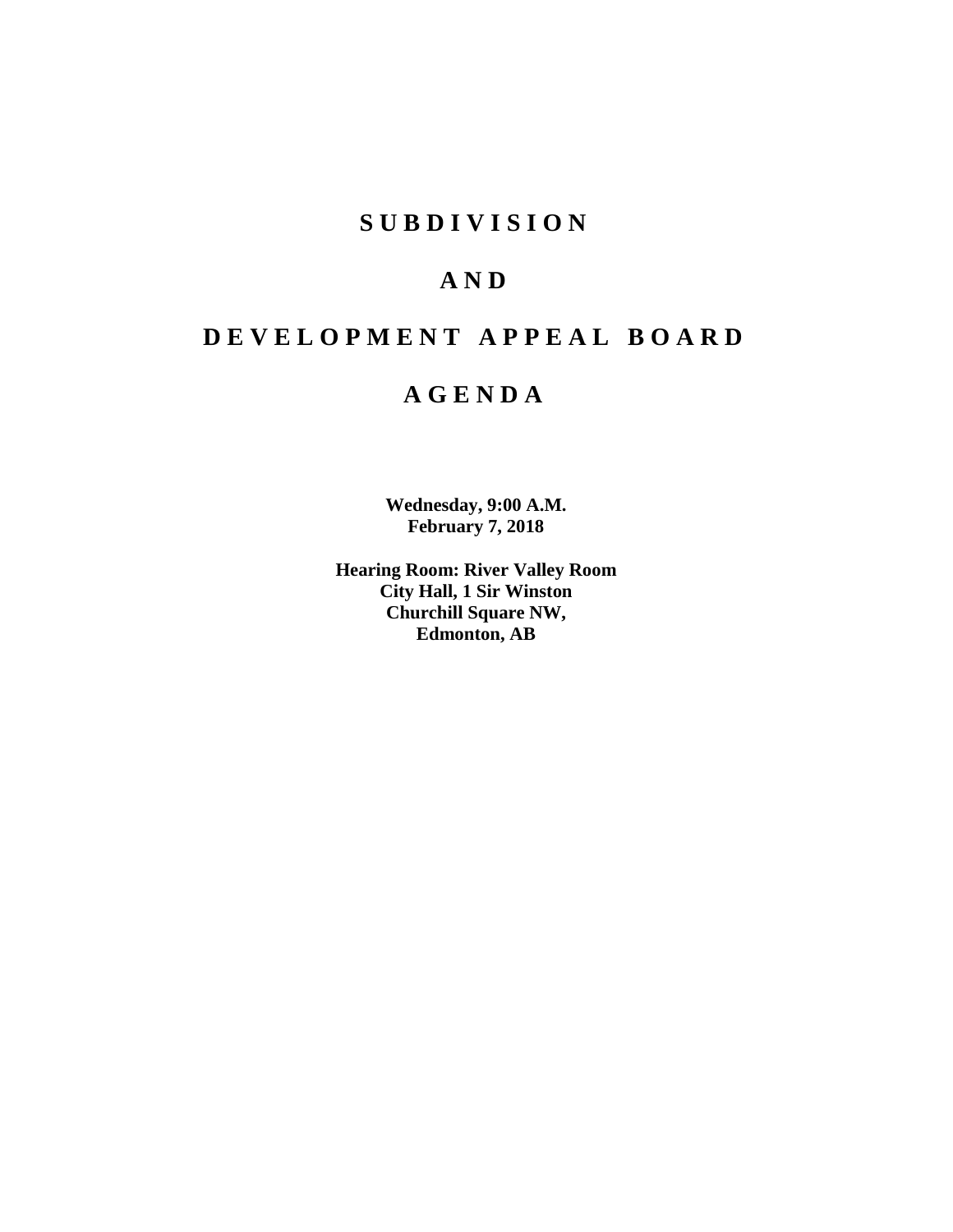# **SUBDIVISION AND DEVELOPMENT APPEAL BOARD HEARING ROOM: River Valley Room**

|              | 9:00 A.M.    | SDAB-D-18-019 | Develop 3 additional Dwelling units in an<br>existing Apartment House (18 Dwellings in<br>total)                                                                                                        |
|--------------|--------------|---------------|---------------------------------------------------------------------------------------------------------------------------------------------------------------------------------------------------------|
|              |              |               | 10757 - 83 Avenue NW<br>Project No.: 266153417-001                                                                                                                                                      |
| $\mathbf{I}$ | 10:30 A.M.   | SDAB-D-18-020 | Change the Use from General Retail Stores to<br>Child Care Services and to construct interior<br>and exterior alterations (construct outdoor play<br>space, amend Landscaping) (maximum 62<br>children) |
|              |              |               | 5010 - 162 Avenue NW<br>Project No.: 239164375-003                                                                                                                                                      |
|              | <b>NOTE:</b> |               | Unless otherwise stated, all references to "section numbers" refer to<br>the authority under the Edmonton Zoning Bylaw 12800.                                                                           |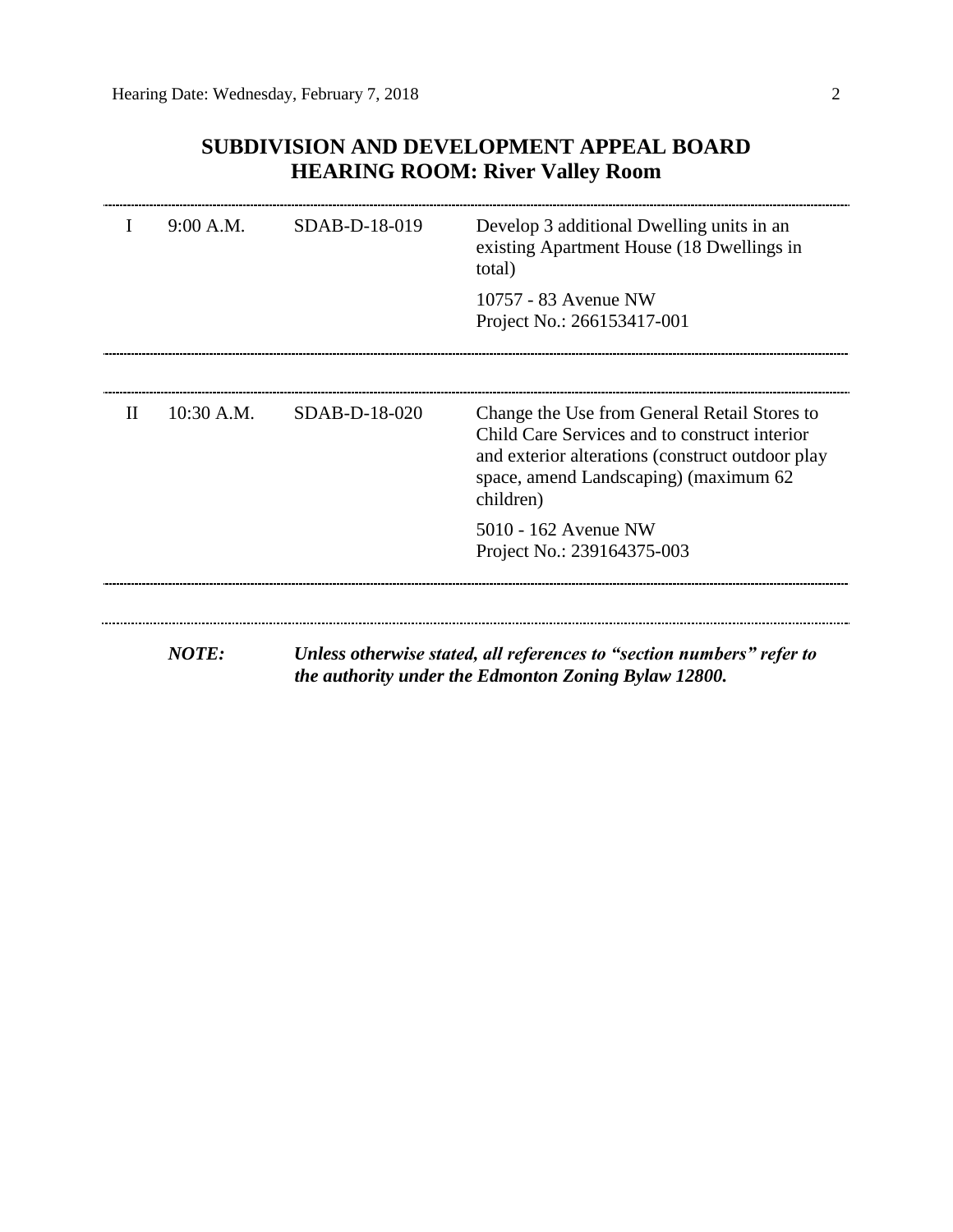| <b>ITEM I: 9:00 A.M.</b>                               | FILE: SDAB-D-18-019                                                                              |
|--------------------------------------------------------|--------------------------------------------------------------------------------------------------|
| AN APPEAL FROM THE DECISION OF THE DEVELOPMENT OFFICER |                                                                                                  |
| <b>APPELLANT:</b>                                      |                                                                                                  |
| <b>APPLICATION NO.:</b>                                | 266153417-001                                                                                    |
| <b>APPLICATION TO:</b>                                 | Develop 3 additional Dwelling units in an<br>existing Apartment House (18 Dwellings<br>in total) |
| <b>DECISION OF THE</b><br>DEVELOPMENT AUTHORITY:       | Refused                                                                                          |
| <b>DECISION DATE:</b>                                  | <b>January 8, 2018</b>                                                                           |
| <b>DATE OF APPEAL:</b>                                 | January 12, 2018                                                                                 |
| MUNICIPAL DESCRIPTION<br>OF SUBJECT PROPERTY:          | 10757 - 83 Avenue NW                                                                             |
| <b>LEGAL DESCRIPTION:</b>                              | Plan RN4 Blk 132 Lots 19-20                                                                      |
| ZONE:                                                  | (RA7) Low Rise Apartment Zone                                                                    |
| <b>OVERLAY:</b>                                        | Medium Scale Residential Infill Overlay                                                          |
| <b>STATUTORY PLAN:</b>                                 | Garneau Area Redevelopment Plan                                                                  |

# *Grounds for Appeal*

The Appellant provided the following reasons for appealing the decision of the Development Authority:

> The maximum Density shall be 125 Dwellings/ha. (Reference Section 210.4(2)) Proposed Density: 222 Dwellings/ha Exceeds by: 97 Dwellings/ha

> Douglas Manor is a Heritage Building. Nothing is getting changed exterior of this building to preserve the Heritage look. This Building is in existence for approximately 89 years with 15 units. This building is walking distance from University of Alberta and one block from White Ave.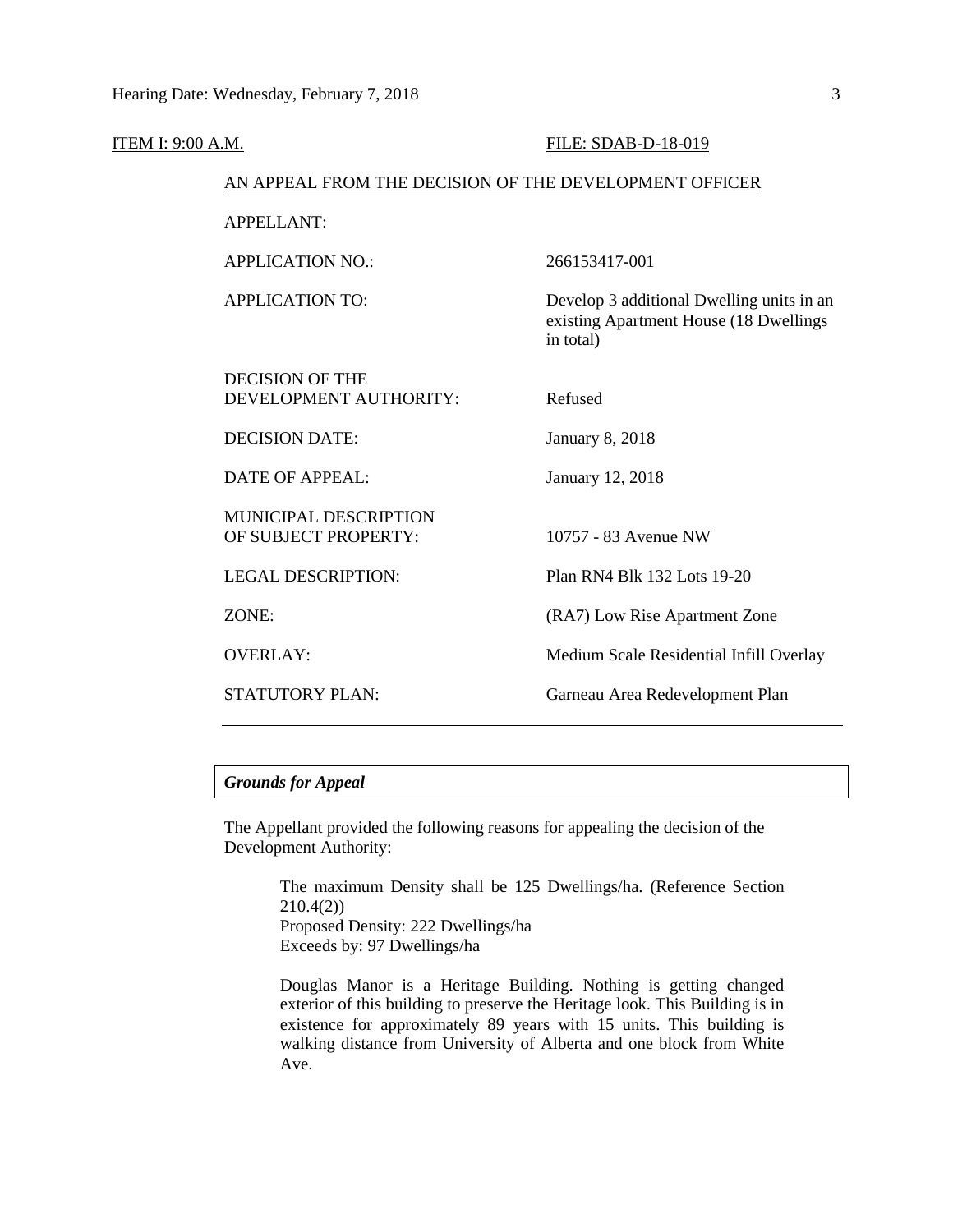There is a large three bedrooms unit located at the lower floor of this building. There is a less demand for three bedrooms in this area. There is lot more demand for affordable suits in this area. Especially for students and single earning people to be closer to their schooling, work, and entertainment. People love to live in this heritage building. We are trying to convert this three large bedrooms unit into bachelor suits. These three additional affordable dwellings are not adding any additional square footage to the premises. Being in the neighborhood, I further confirm that these three additional dwellings are not going to cause any sort of inconvenience to the adjacent properties and community. Adjacent Neighbors, businesses and Old Strathcona Business Association are supporting addition of these three new dwellings. Waste management and transportation department have no objection with adding these three additional dwellings.

A minimum Private Outdoor Amenity Area of 7.5 m2 shall be provided for each Apartment Housing Dwelling. (Reference Section 823.4(3)(a)) Required for 3 additional Dwellings: 22.5 m2 Proposed: None Deficient by: 22.5 m2

The area known as the "common area or amenity area" on the east side of building Douglas Manor, is a particularly beautiful green space we offer to all residents. Picnic tables, barbecue, grass and flowers offer a place to socialize, be cool, and decompress after a long day. This area is approximately 150 m2 and surrounded by shrubs and bushes isolating it from the traffic. These shrubs act like a privacy fence. We also have a bicycle stand as most of the tenants use this mode of transportation.

There are old maple trees and fir trees that we prune and keep viable. We believe this is our way of supporting the environment and keeping the lovely atmosphere of our Heritage Building. 3 additional dwelling will have access to private outdoor amenity area. They do not have direct access. Residents will have to take one set of staircase to access this green area.

Parking spaces required is 21 (Reference Section 54.2 Schedule 1(A)) Proposed: 6 Deficient by: 15

Currently we have 2 parking stalls rented out of 6 stalls. 4 Other stalls are empty. Other parking stalls in this building are used for visitor parking. During the day time parking lot is almost empty. In the late evening we will have 2 to 3 cars parked at any given time.

Most of the residents they walk and or they have bikes. We have couple of bike racks dedicated for bike parking. Lots of green thinking people are living in this building.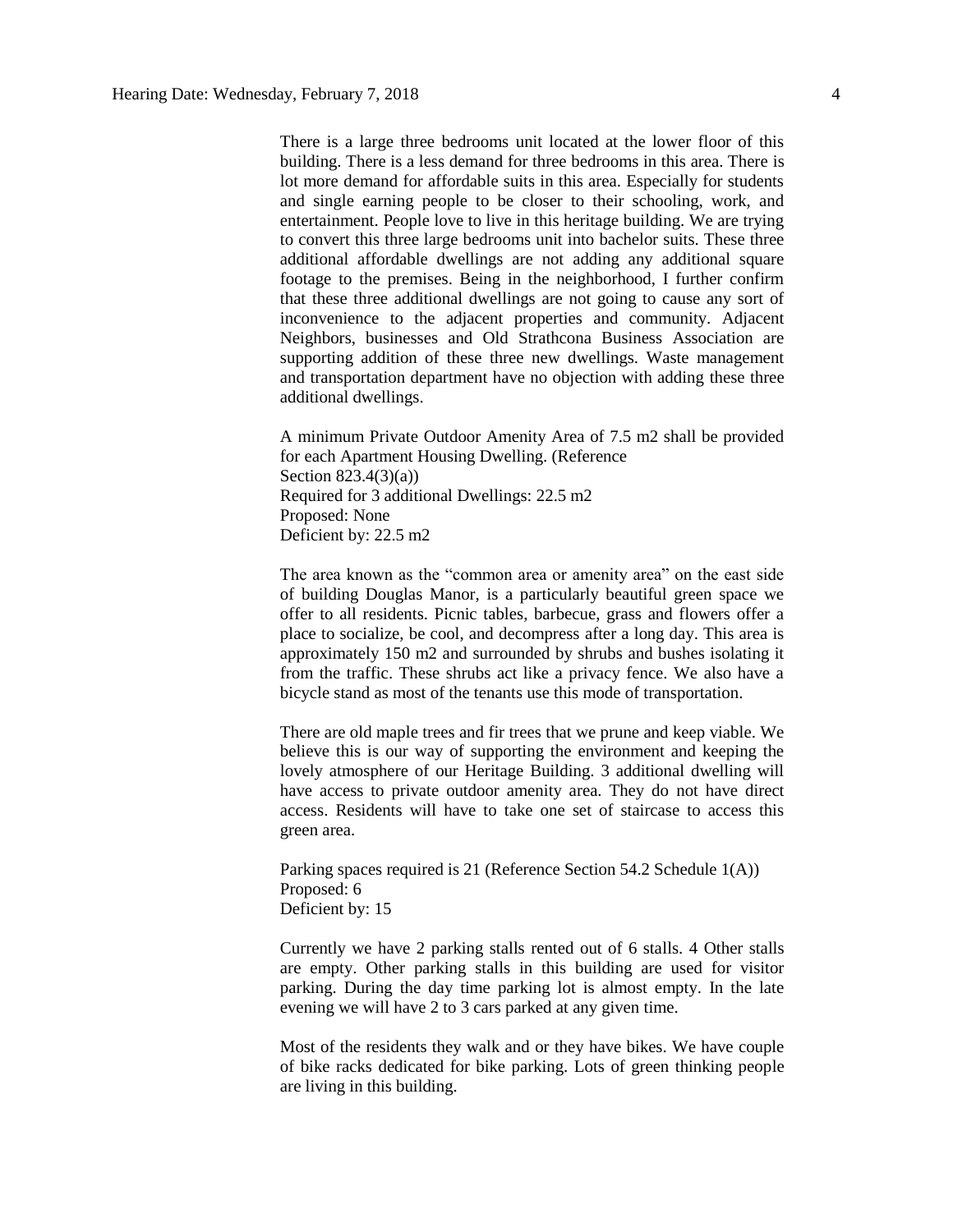We have beautiful green space we offer to all residents of Douglas Manor. The reason people like living in this building because of Traditional/Heritage Look.

People living in this building are mostly students and single earning people who wants to be closer to their schooling, work, and entertainment. Majority of the residents living in this building do not have a car. They do not want to own a car.

As far as Transit system goes, there are 10 bus stops located within 2 to 3 blocks from this building. Closest bus stop is 2788 that is only 1 block away. There is a bus stopping at this stop every 4 to 5 minutes. LRT system is fairly close as well.

Transportation Department has no objection to the parking deficiency.

## *General Matters*

## **Appeal Information:**

The *Municipal Government Act*, RSA 2000, c M-26 states the following:

### **Grounds for Appeal**

**685(1)** If a development authority

- (a) fails or refuses to issue a development permit to a person,
- (b) issues a development permit subject to conditions, or
- (c) issues an order under section 645,

the person applying for the permit or affected by the order under section 645 may appeal to the subdivision and development appeal board.

### **Appeals**

**686(1)** A development appeal to a subdivision and development appeal board is commenced by filing a notice of the appeal, containing reasons, with the board,

- (a) in the case of an appeal made by a person referred to in section 685(1)
	- (i) with respect to an application for a development permit,
		- (A) within 21 days after the date on which the decision is made under section 642, […]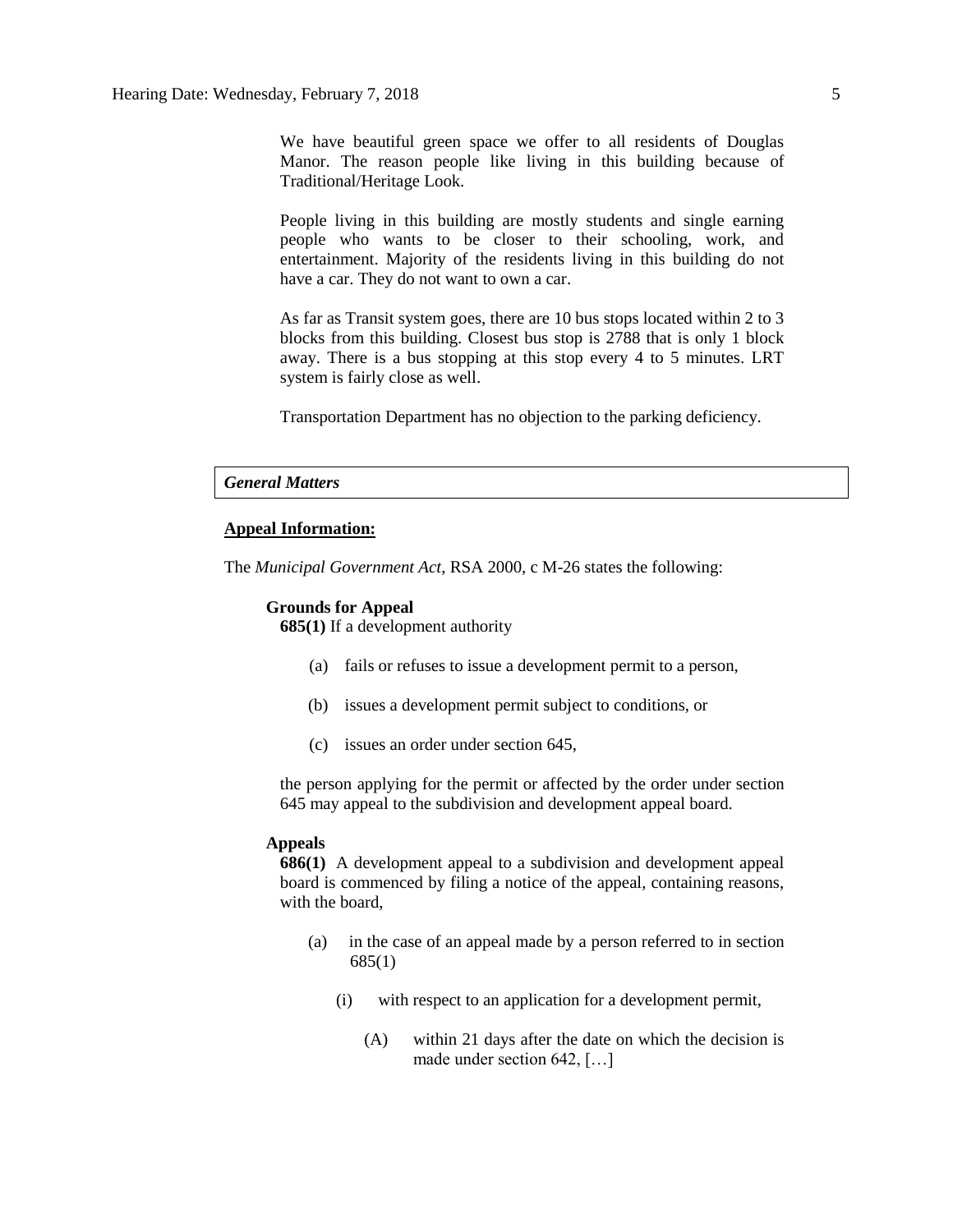#### **Hearing and Decision**

**687(3)** In determining an appeal, the subdivision and development appeal board

…

- (a.1) must comply with the land use policies;
- (a.2) subject to section 638, must comply with any applicable statutory plans;
- (a.3) subject to clause (d), must comply with any land use bylaw in effect;
	- …
	- (c) may confirm, revoke or vary the order, decision or development permit or any condition attached to any of them or make or substitute an order, decision or permit of its own;
	- (d) may make an order or decision or issue or confirm the issue of a development permit even though the proposed development does not comply with the land use bylaw if, in its opinion,
		- (i) the proposed development would not
			- (A) unduly interfere with the amenities of the neighbourhood, or
			- (B) materially interfere with or affect the use, enjoyment or value of neighbouring parcels of land,
		- and
		- (ii) the proposed development conforms with the use prescribed for that land or building in the land use bylaw.

#### **Non-conforming use and non-conforming buildings**

**643(5)** A non-conforming building may continue to be used but the building may not be enlarged, added to, rebuilt or structurally altered except

- (a) to make it a conforming building,
- (b) for routine maintenance of the building, if the development authority considers it necessary, or
- (c) in accordance with a land use bylaw that provides minor variance powers to the development authority for the purposes of this section.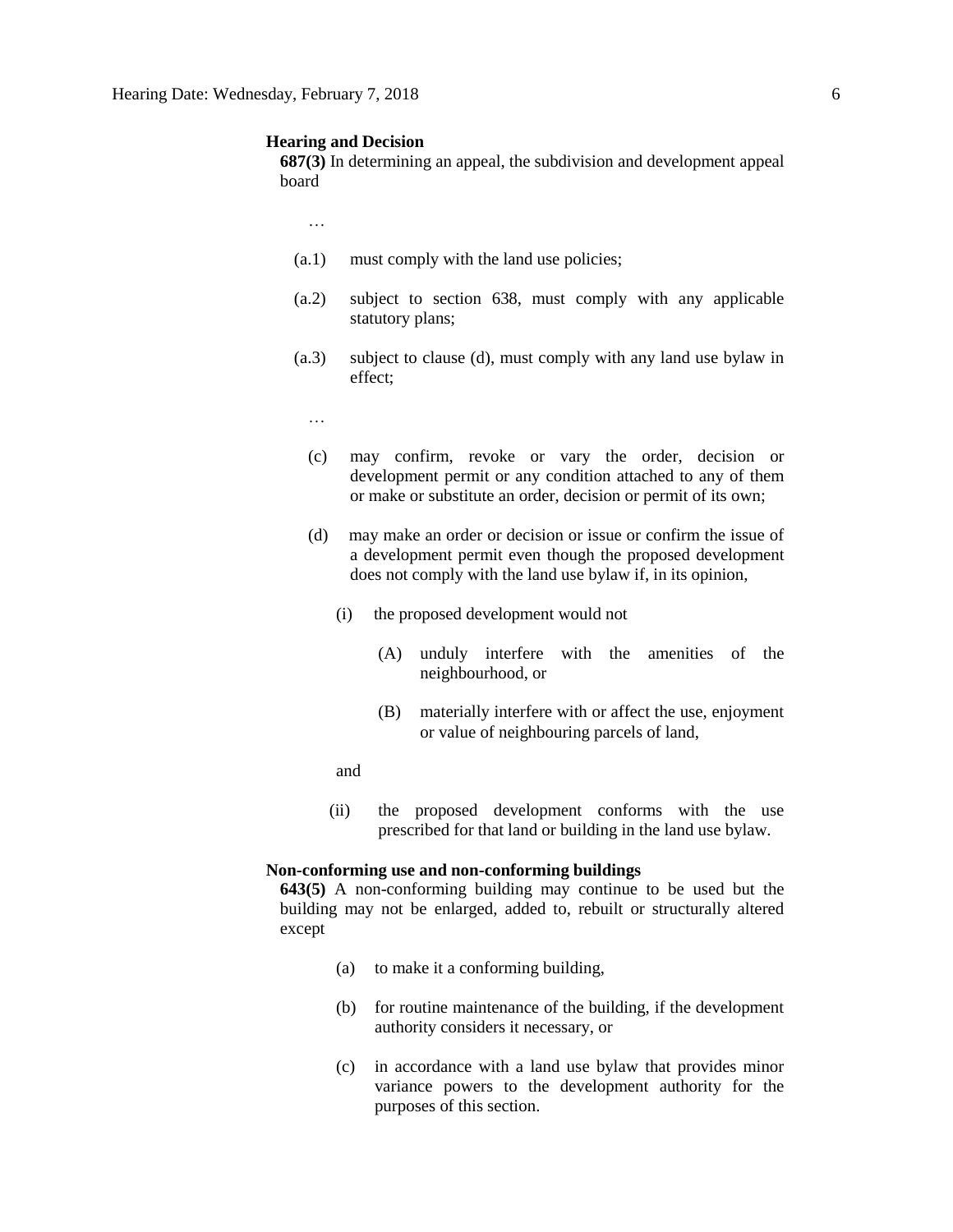## **General Provisions from the** *Edmonton Zoning Bylaw:*

Under section 210.2(1), **Apartment Housing** is a **Permitted Use** in the (RA7) Low Rise Apartment Zone.

Under section 7.2(1), **Apartment Housing** means:

development consisting of one or more Dwellings contained within a building in which the Dwellings are arranged in any horizontal or vertical configuration, which does not conform to the definition of any other Residential Use.

Section 210.1 states that the **General Purpose** of the **(RA7) Low Rise Apartment Zone**  is "To provide a Zone for Low Rise Apartments."

Section 823.1 states that the **General Purpose** of the **Medium Scale Residential Infill Overlay** is:

to accommodate the development of medium-scale infill housing in Edmonton's mature residential neighbourhoods in a manner that ensures compatibility with adjacent properties while maintaining or enhancing a pedestrian-friendly streetscape.

#### *Density*

Section 210.4(2) states "The maximum Density shall be 125 Dwellings/ha."

Under section 6.1(25), **Density** means "when used in reference to Residential and Residential-Related development, the number of Dwellings on a Site expressed as Dwellings per hectare."

Under section 6.1(31), **Dwelling** means:

a self contained unit comprised of one or more rooms accommodating sitting, sleeping, sanitary facilities, and a principal kitchen for food preparation, cooking, and serving. A Dwelling is used permanently or semi-permanently as a residence for a single Household.

## **Development Officer's Determination**

**The maximum Density shall be 125 Dwellings/ha. (Reference Section 210.4(2)) Proposed Density: 222 Dwellings/ha Exceeds by: 97 Dwellings/ha** [unedited]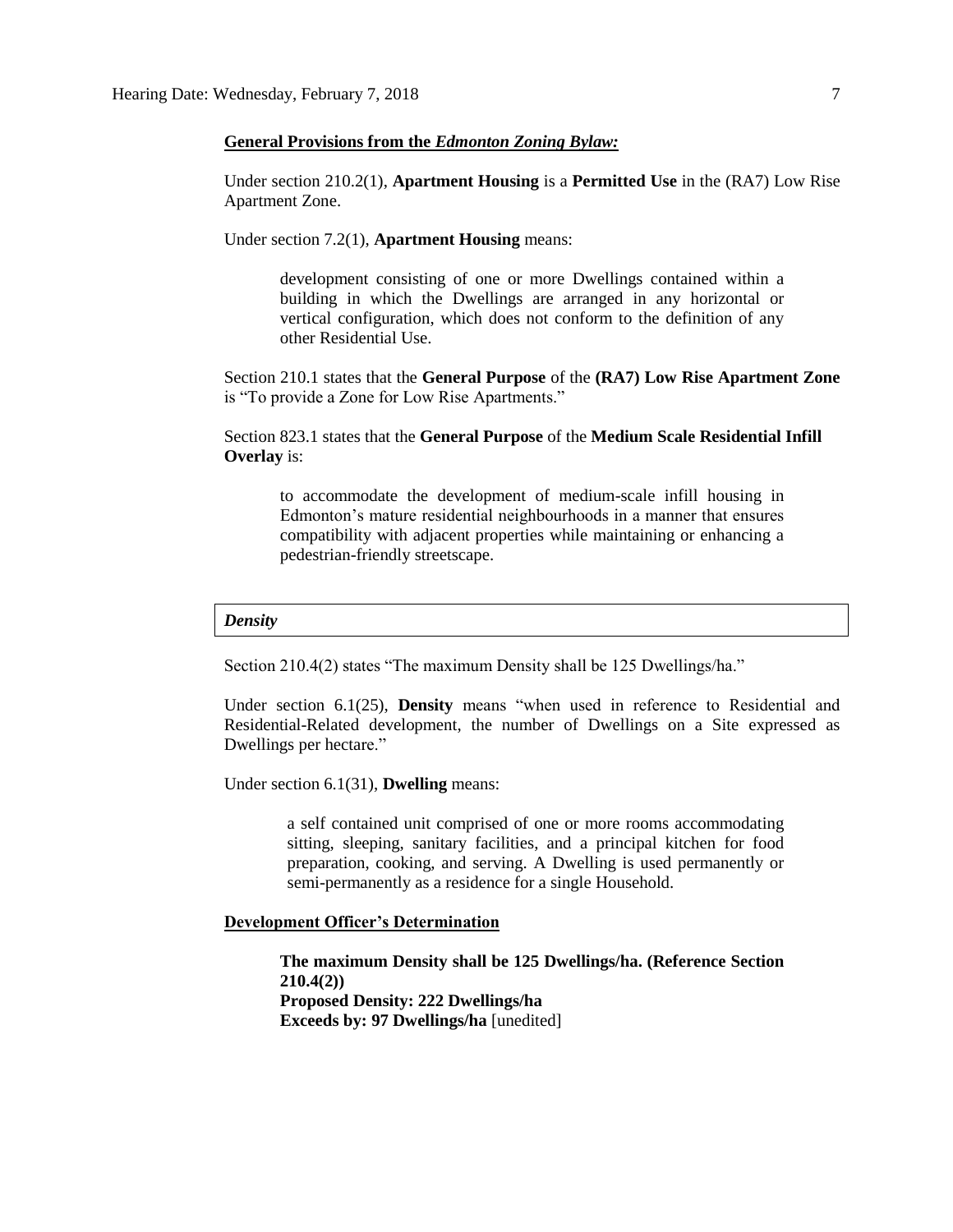## *Private Outdoor Amenity Area*

Section 823.4(3)(a) states

A minimum Private Outdoor Amenity Area of 7.5 m2 shall be provided for each Apartment Housing Dwelling except that for ground Storey Dwellings a minimum of 15.0 m2 of Private Outdoor Amenity Area shall be provided.

Under section 6.1(85), **Private Outdoor Amenity Area** means:

required open space provided and designed for the active or passive recreation and enjoyment of the residents of a particular Dwelling and which is immediately adjacent to and directly accessible from the Dwelling it is to serve;



**Development Officer's Determination**

**A minimum Private Outdoor Amenity Area of 7.5 m2 shall be provided for each Apartment Housing Dwelling. (Reference Section 823.4(3)(a)) Required for 3 additional Dwellings: 22.5 m2 Proposed: None Deficient by: 22.5 m2** [unedited]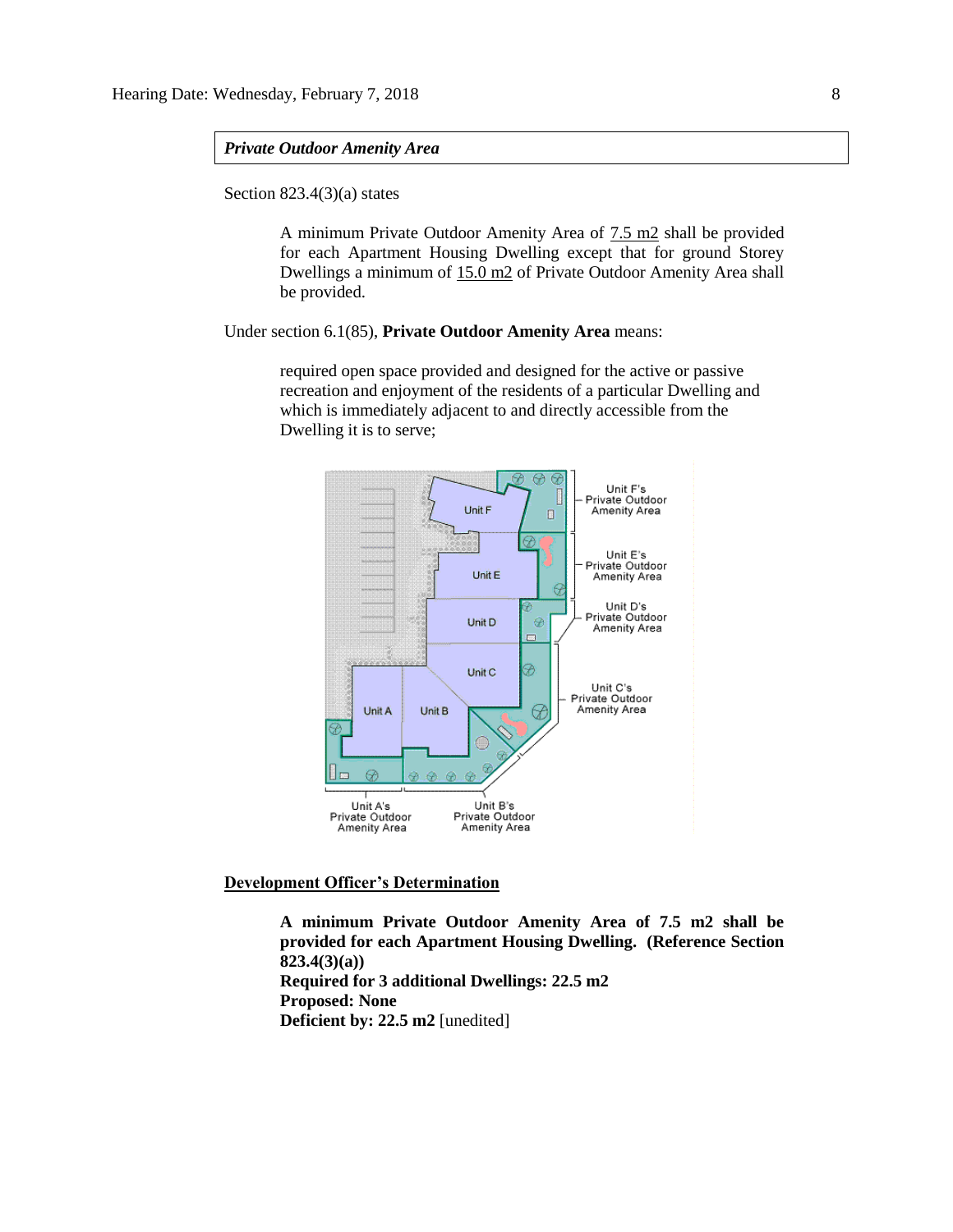## *Parking*

Section 54.2, Schedule 1(A)(1) provides the following with respect to Apartment Housing in **All Areas Outside of the Downtown Special Area, Main Street Corridors, and Transit Nodes**:

| Dwelling Size              | Minimum         |
|----------------------------|-----------------|
| Studio                     |                 |
| 1 Bedroom Dwelling         |                 |
| 2 Bedroom Dwelling         | $\overline{.5}$ |
| 3 or more Bedroom Dwelling |                 |

Visitor parking shall be provided at a minimum rate of 0 visitor parking spaces for the first 7 Dwellings, and 1 visitor parking space per 7 Dwellings thereafter. Visitor parking spaces shall be readily available to the primary building entrance for each multi-unit residential building on Site, and be clearly identified as visitor parking, to the satisfaction of the Development Officer.

Section 54.2, Schedule 1(B) provides parking requirements for **Areas Within the Downtown Special Area**.

Section 54.2, Schedule 1(C) provides the following with respect to **Transit Oriented Development**:

Where the following Uses are outside of the boundary of 54.2 Schedule 1(B) but are located within:

- · 600 metres of an existing LRT station, or a future LRT station with the most recent version of a Council-approved Concept Plan;
- · 600 metres of an existing Transit Centre, or a future Transit Centre with the most recent version of a Council-approved Concept Plan;
- · 150 metres of a Transit Avenue; or
- · the boundaries shown in the Main Streets Overlay Section 819.2,

the minimum and maximum parking requirements shown below shall apply, except Schedule 1(A) shall apply for Residential and Residential-Related Uses not listed here.

For the purpose of Schedule 1(C), measurements shall be made from the nearest point of the LRT station, Transit Centre, or Transit Avenue to the Site Boundary where the Use(s) are to be located. Where a LRT station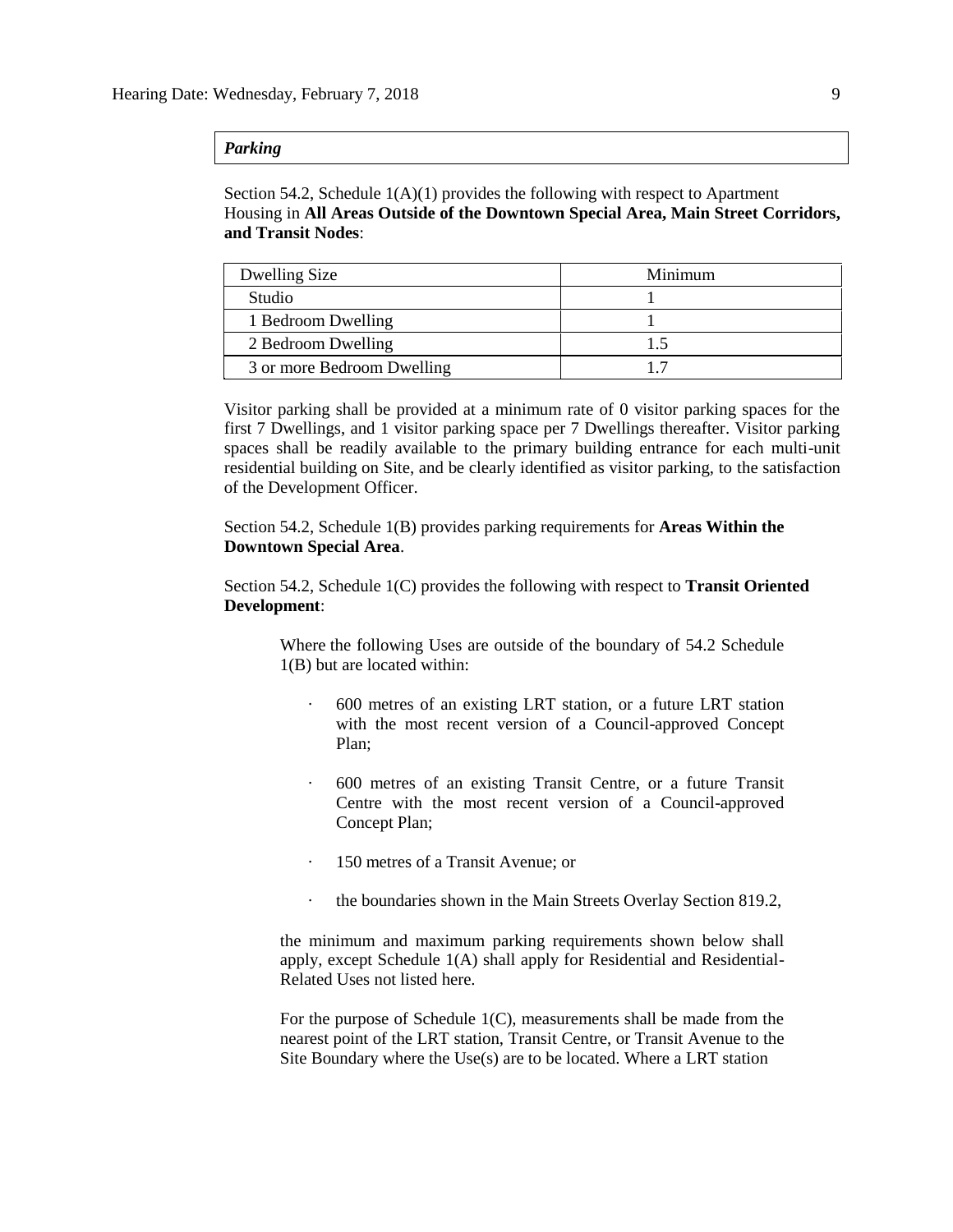…

or Transit Centre exists in concept only, the radius shall be measured from the centre of the proposed location on the concept diagrams, or of the nearest roadway intersection at the discretion of the Development Officer.

Section 54.2, Schedule  $1(C)(1)$  states the following with respect to Apartment Housing:

| In Core and Mature neighbourhoods, as identified in Edmonton's Municipal |         |      |  |  |  |
|--------------------------------------------------------------------------|---------|------|--|--|--|
| Development Plan, Bylaw 15100, excluding the Downtown Special Area:      |         |      |  |  |  |
| Minimum and Maximum Parking Spaces per Dwelling size                     |         |      |  |  |  |
| Dwelling Size<br>Minimum<br>Maximum                                      |         |      |  |  |  |
| Studio                                                                   | 0.5     | 1.0  |  |  |  |
| 1 Bedroom Dwelling                                                       | 0.5     | 1.0  |  |  |  |
| 2 Bedroom Dwelling                                                       | 0.75    | 1.5  |  |  |  |
| 3 or more Bedroom Dwelling                                               | $1.0\,$ | 1.75 |  |  |  |

Visitor parking shall be provided at a minimum rate of 0 visitor parking spaces for the first 7 Dwellings, and 1 visitor parking space per 7 Dwellings thereafter. Visitor parking must be readily available to the primary building entrance for each multi-unit residential building on Site, and be clearly identified as visitor parking, to the satisfaction of the Development Officer.

Under section 6.1(116), **Transit Avenue** means:

a transportation corridor, served by one or more bus routes that provide service throughout the day, seven days a week, as shown in Appendix I to Section 54.2. The bus routes serving these areas operate with at least 15 minute frequency during weekday peak, weekday midday periods, Saturday midday periods, and Sunday midday periods and may connect major trip generators, LRT stations and Transit Centres. The land uses along these corridors are oriented toward the street.

## **Development Officer's Determination**

**Parking spaces required is 21 (Reference Section 54.2 Schedule 1(A)) Proposed: 6 Deficient by: 15** [unedited]

## *Community Consultation*

Section 823.6 states the following with respect to Proposed Variances:

1. When the Development Officer determines that a Development Permit application for the construction of new Apartment Housing or new Stacked Row Housing does not comply with the regulations contained in this Overlay: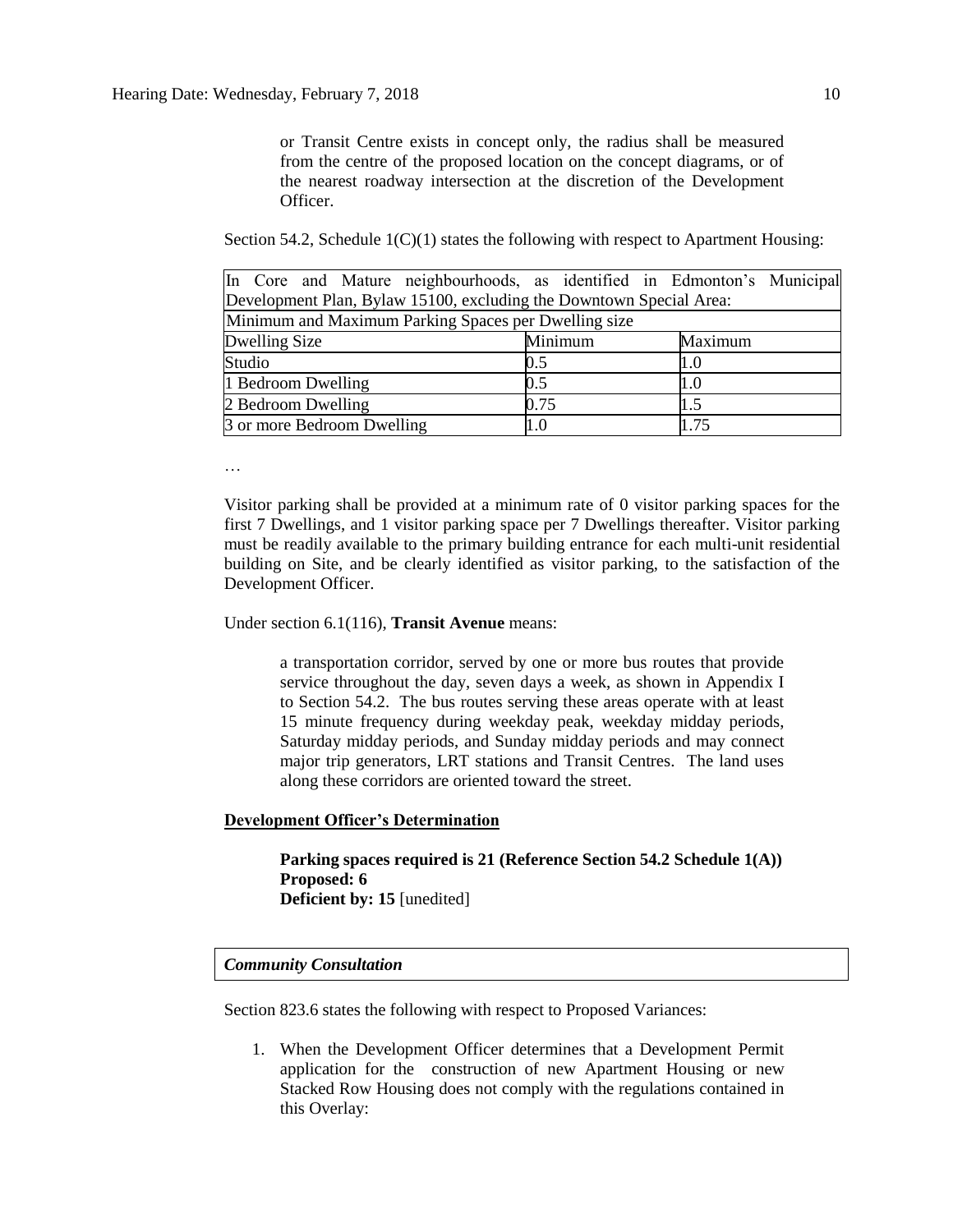- a. the Development Officer shall send notice to the Recipient Parties specified in Table 823.6(2) to solicit comments directly related to the variance;
- b. the Development Officer shall not render a decision on the Development Permit application until 21 days after notice has been sent, unless the Development Officer receives feedback from the specified Affected Parties in accordance with Table 823.6(2); and
- c. the Development Officer shall consider any comments directly related to the proposed variance when determining whether to approve the Development Permit application in accordance with Section 11.2.

| Table 823.6(2): |  |  |
|-----------------|--|--|
|-----------------|--|--|

| Tier Number | <b>Recipient Parties:</b> | <b>Affected Parties:</b> | Regulation           |
|-------------|---------------------------|--------------------------|----------------------|
|             |                           |                          | proposed to be       |
|             |                           |                          | varied:              |
| Tier 2      | The municipal address     | The municipal address    | $823.4(3)$ – Amenity |
|             | and assessed owners       | and assessed owners      | Area                 |
|             | of land Abutting the      | of land Abutting the     |                      |
|             | Site and directly         | Site and directly        |                      |
|             | adjacent across a Lane    | adjacent across a Lane   |                      |
|             | from the Site of the      | from the Site of the     |                      |
|             | proposed development      | proposed development     |                      |
|             | and the President of      |                          |                      |
|             | each applicable           |                          |                      |
|             | <b>Community League</b>   |                          |                      |

# *Previous Subdivision and Development Appeal Board Decision*

| <b>Application Number</b> | <b>Description</b>                                                                                 | <b>Decision</b>                                                                                                                                                                                                                                                                                                                                               |
|---------------------------|----------------------------------------------------------------------------------------------------|---------------------------------------------------------------------------------------------------------------------------------------------------------------------------------------------------------------------------------------------------------------------------------------------------------------------------------------------------------------|
| SDAB-D-12-003             | To develop two dwellings<br>(existing without permits)<br>within a 13 dwelling<br>Apartment House. | January 20, 2012; that the<br>appeal be <b>ALLOWED</b> and<br>the DEVELOPMENT<br><b>GRANTED</b> and the excess of<br>five additional Dwelling<br>Units, the deficiency of 12<br>onsite parking spaces, the<br>deficiency of 112.50 square<br>metres in the minimum<br>required Amenity Area, the<br>deficiency of 3.25 metres in<br>the minimum required Rear |
|                           |                                                                                                    | Setback and the deficiency of                                                                                                                                                                                                                                                                                                                                 |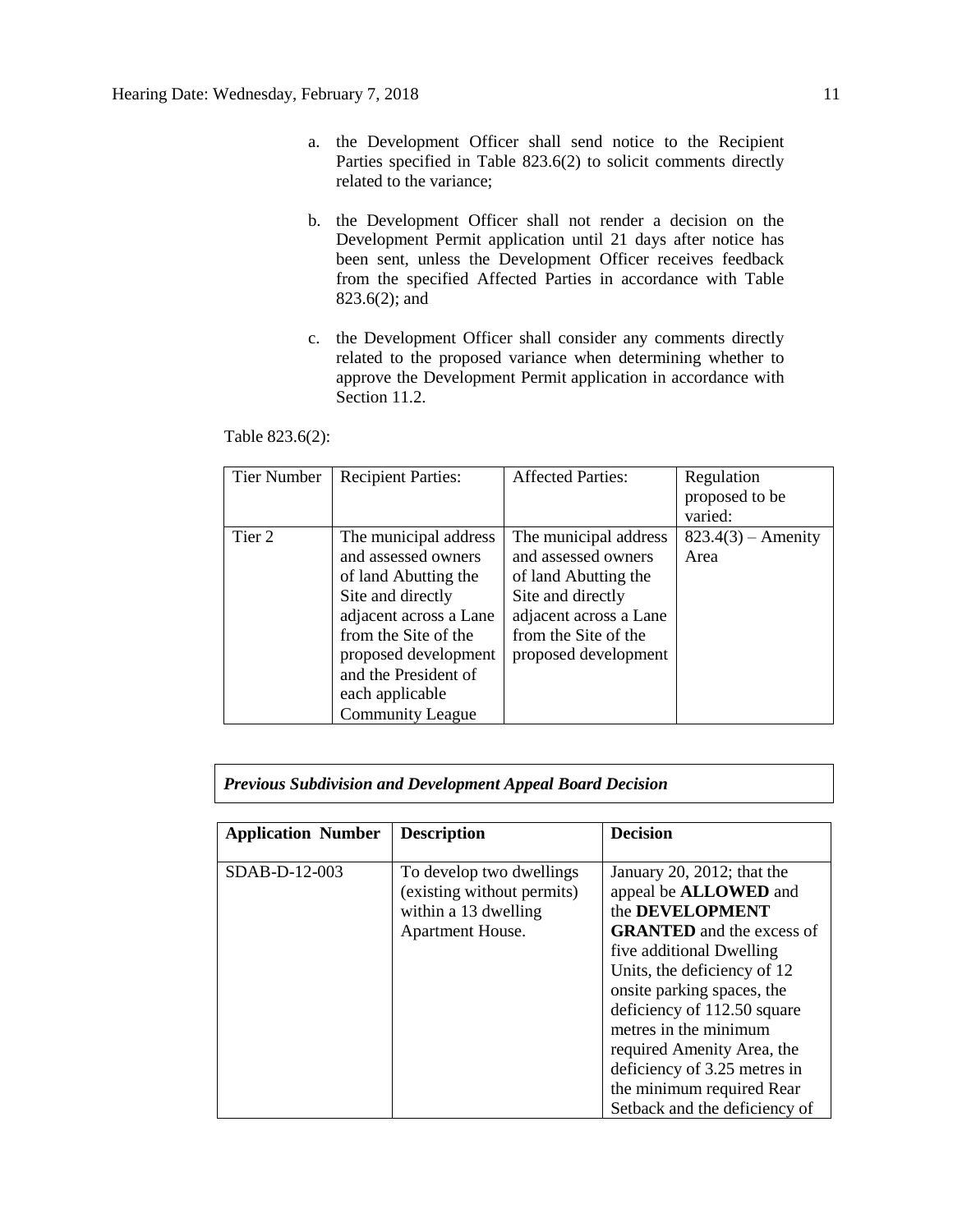| 1.34 metres in the minimum<br>required Side Setback be<br>permitted. |  |
|----------------------------------------------------------------------|--|
|----------------------------------------------------------------------|--|

## Notice to Applicant/Appellant

Provincial legislation requires that the Subdivision and Development Appeal Board issue its official decision in writing within fifteen days of the conclusion of the hearing. Bylaw No. 11136 requires that a verbal announcement of the Board's decision shall be made at the conclusion of the hearing of an appeal, but the verbal decision is not final nor binding on the Board until the decision has been given in writing in accordance with the *Municipal Government Act*.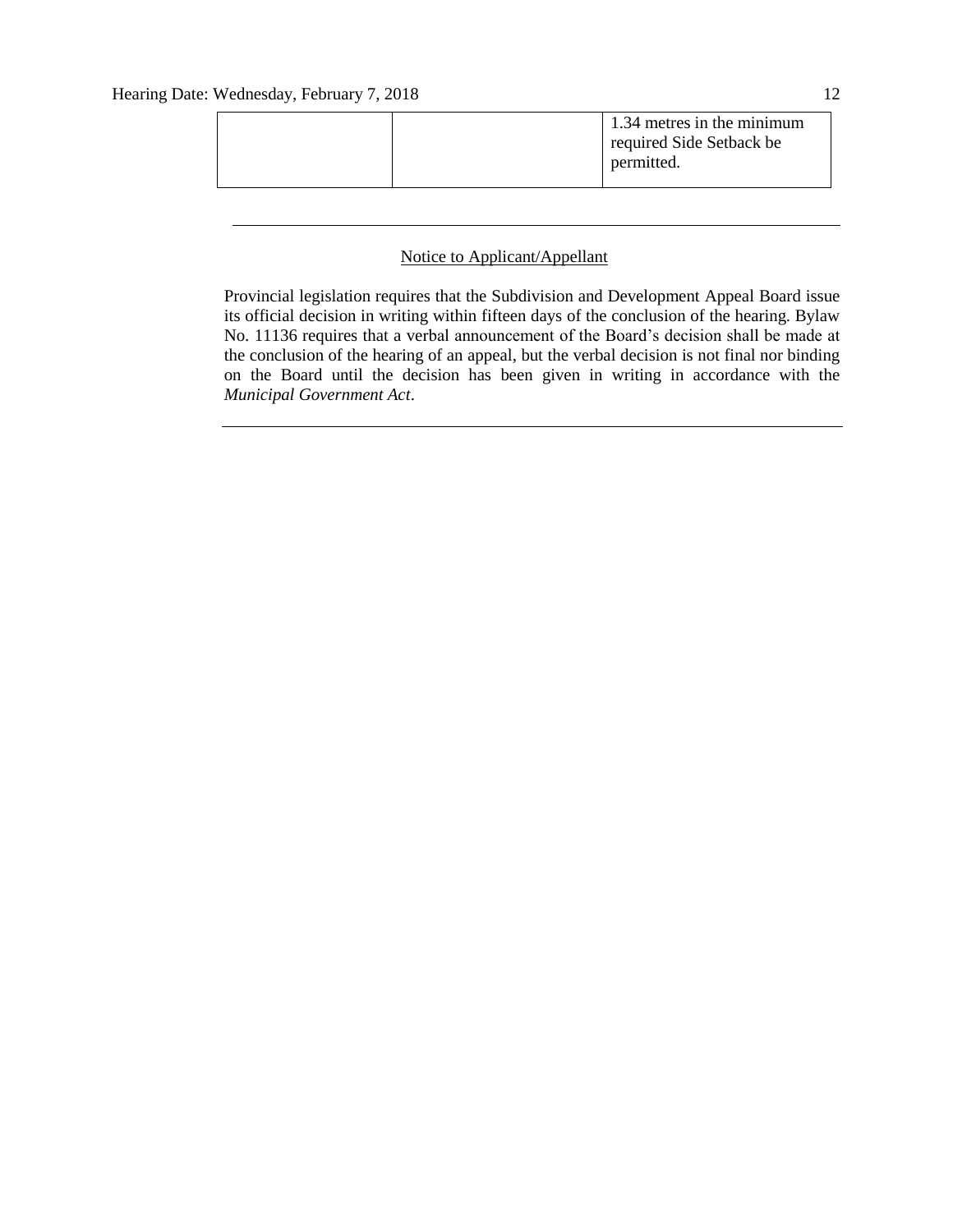| <b>mönton</b>                                                                                                                                                                                                                                 | Project Number: 266153417-001<br><b>Application Date:</b><br>Printed:                                | NOV 01, 2017<br>January 8, 2018 at 3:27 PM |  |  |
|-----------------------------------------------------------------------------------------------------------------------------------------------------------------------------------------------------------------------------------------------|------------------------------------------------------------------------------------------------------|--------------------------------------------|--|--|
| <b>Application for</b>                                                                                                                                                                                                                        | Page:                                                                                                | 1 of 2                                     |  |  |
| <b>Major Development Permit</b>                                                                                                                                                                                                               |                                                                                                      |                                            |  |  |
| This document is a Development Permit Decision for the development application described below.                                                                                                                                               |                                                                                                      |                                            |  |  |
| Applicant                                                                                                                                                                                                                                     | Property Address(es) and Legal Description(s)<br>10757 - 83 AVENUE NW<br>Plan RN4 Blk 132 Lots 19-20 |                                            |  |  |
|                                                                                                                                                                                                                                               | <b>Specific Address(es)</b>                                                                          |                                            |  |  |
|                                                                                                                                                                                                                                               | Suite:<br>4, 10757 - 83 AVENUE NW                                                                    |                                            |  |  |
|                                                                                                                                                                                                                                               | Suite:<br>5, 10757 - 83 AVENUE NW                                                                    |                                            |  |  |
|                                                                                                                                                                                                                                               | Suite:<br>6, 10757 - 83 AVENUE NW                                                                    |                                            |  |  |
|                                                                                                                                                                                                                                               | Entryway: 10757 - 83 AVENUE NW                                                                       |                                            |  |  |
|                                                                                                                                                                                                                                               | Building: 10757 - 83 AVENUE NW                                                                       |                                            |  |  |
| <b>Scope of Application</b>                                                                                                                                                                                                                   |                                                                                                      |                                            |  |  |
| To develop 3 additional Dwelling units in existing Apartment House (18 Dwellings in total).                                                                                                                                                   |                                                                                                      |                                            |  |  |
| <b>Permit Details</b>                                                                                                                                                                                                                         |                                                                                                      |                                            |  |  |
| <b>Class of Permit:</b>                                                                                                                                                                                                                       | Contact Person:                                                                                      |                                            |  |  |
| Gross Floor Area (sq.m.):                                                                                                                                                                                                                     | Lot Grading Needed?: N/A                                                                             |                                            |  |  |
| New Sewer Service Required: Y                                                                                                                                                                                                                 | NumberOfMainFloorDwellings:                                                                          |                                            |  |  |
| Site Area (sq. m.):                                                                                                                                                                                                                           | Stat. Plan Overlay/Annex Area: Medium Scale Residential Infill<br>Overlay                            |                                            |  |  |
| I/We certify that the above noted details are correct.                                                                                                                                                                                        |                                                                                                      |                                            |  |  |
| Applicant signature:                                                                                                                                                                                                                          |                                                                                                      |                                            |  |  |
| <b>Development Application Decision</b><br>Refused                                                                                                                                                                                            |                                                                                                      |                                            |  |  |
| <b>Reason for Refusal</b><br>The maximum Density shall be 125 Dwellings/ha. (Reference Section 210.4(2))<br>Proposed Density: 222 Dwellings/ha<br>Exceeds by: 97 Dwellings/ha                                                                 |                                                                                                      |                                            |  |  |
| A minimum Private Outdoor Amenity Area of 7.5 m2 shall be provided for each Apartment Housing Dwelling. (Reference<br>Section 823.4(3)(a))<br>Required for 3 additional Dwellings: 22.5 m2<br>Proposed: None<br>Deficient by: 22.5 m2         |                                                                                                      |                                            |  |  |
| Parking spaces required is 21 (Reference Section 54.2 Schedule 1(A))<br>Proposed: 6<br>Deficient by: 15                                                                                                                                       |                                                                                                      |                                            |  |  |
| <b>Rights of Appeal</b><br>The Applicant has the right of appeal within 14 days of receiving notice of the Development Application Decision, as outlined in<br>Chapter 24, Section 683 through 689 of the Municipal Government Amendment Act. |                                                                                                      |                                            |  |  |
| Issue Date: Jan 08, 2018<br>Development Authority: ANGELES, JOSELITO                                                                                                                                                                          | Signature: ________________                                                                          |                                            |  |  |
| THIS IS NOT A PERMIT                                                                                                                                                                                                                          |                                                                                                      |                                            |  |  |
|                                                                                                                                                                                                                                               |                                                                                                      |                                            |  |  |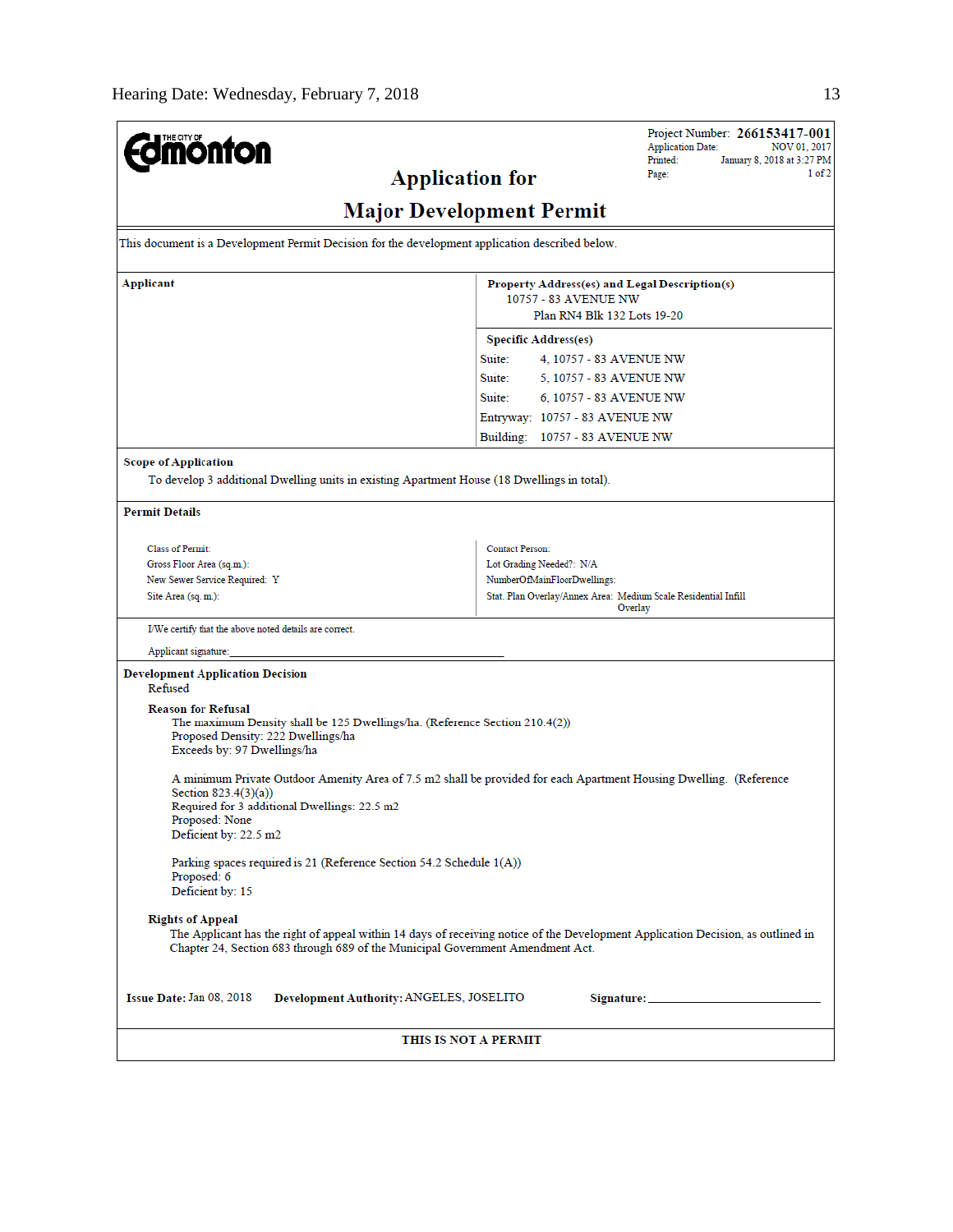| <b>dmönton</b>                                                                                                                              |                                                                     | <b>Application for</b>                     |                      | <b>Application Date:</b><br>Printed:<br>Page: | Project Number: 266153417-001<br>NOV 01, 2017<br>January 8, 2018 at 3:27 PM<br>$2$ of $2$ |
|---------------------------------------------------------------------------------------------------------------------------------------------|---------------------------------------------------------------------|--------------------------------------------|----------------------|-----------------------------------------------|-------------------------------------------------------------------------------------------|
|                                                                                                                                             |                                                                     | <b>Major Development Permit</b>            |                      |                                               |                                                                                           |
| Fees                                                                                                                                        |                                                                     |                                            |                      |                                               |                                                                                           |
| Major Dev. Application Fee<br>Sanitary Sewer Trunk Fund 2012+<br>Total GST Amount:<br><b>Totals for Permit:</b><br>(\$3,354.00 outstanding) | <b>Fee Amount</b><br>\$818.00<br>\$3,354.00<br>\$0.00<br>\$4,172.00 | <b>Amount Paid</b><br>\$818.00<br>\$818.00 | Receipt#<br>04601931 | <b>Date Paid</b><br>Nov 02, 2017              |                                                                                           |
|                                                                                                                                             |                                                                     |                                            |                      |                                               |                                                                                           |
|                                                                                                                                             |                                                                     |                                            |                      |                                               |                                                                                           |
|                                                                                                                                             |                                                                     |                                            |                      |                                               |                                                                                           |
|                                                                                                                                             |                                                                     |                                            |                      |                                               |                                                                                           |
|                                                                                                                                             |                                                                     |                                            |                      |                                               |                                                                                           |
|                                                                                                                                             |                                                                     |                                            |                      |                                               |                                                                                           |
|                                                                                                                                             |                                                                     |                                            |                      |                                               |                                                                                           |
|                                                                                                                                             |                                                                     |                                            |                      |                                               |                                                                                           |
|                                                                                                                                             |                                                                     |                                            |                      |                                               |                                                                                           |
|                                                                                                                                             |                                                                     |                                            |                      |                                               |                                                                                           |
|                                                                                                                                             |                                                                     |                                            |                      |                                               |                                                                                           |
|                                                                                                                                             |                                                                     |                                            |                      |                                               |                                                                                           |
|                                                                                                                                             |                                                                     |                                            |                      |                                               |                                                                                           |
|                                                                                                                                             |                                                                     |                                            |                      |                                               |                                                                                           |
|                                                                                                                                             |                                                                     | THIS IS NOT A PERMIT                       |                      |                                               |                                                                                           |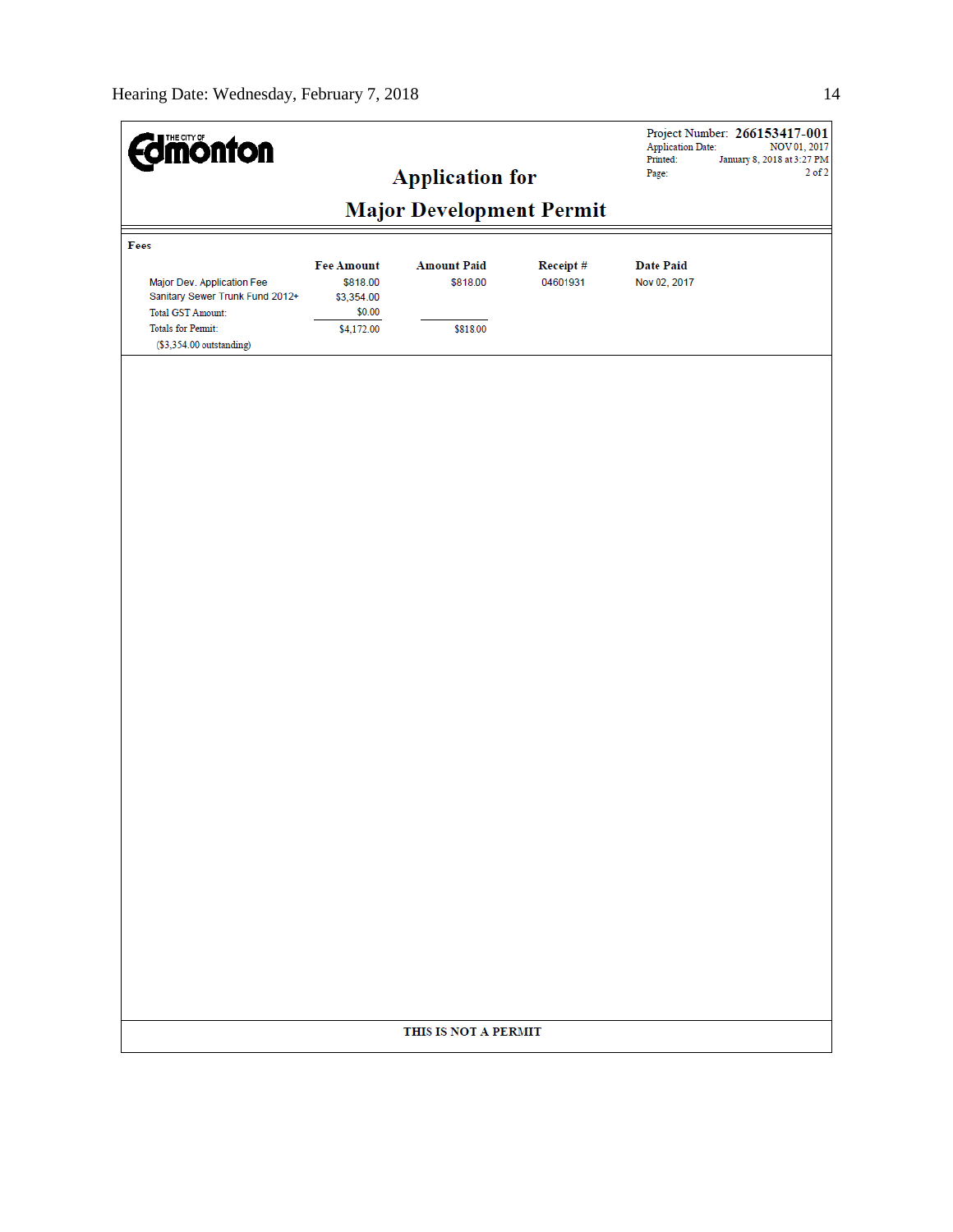

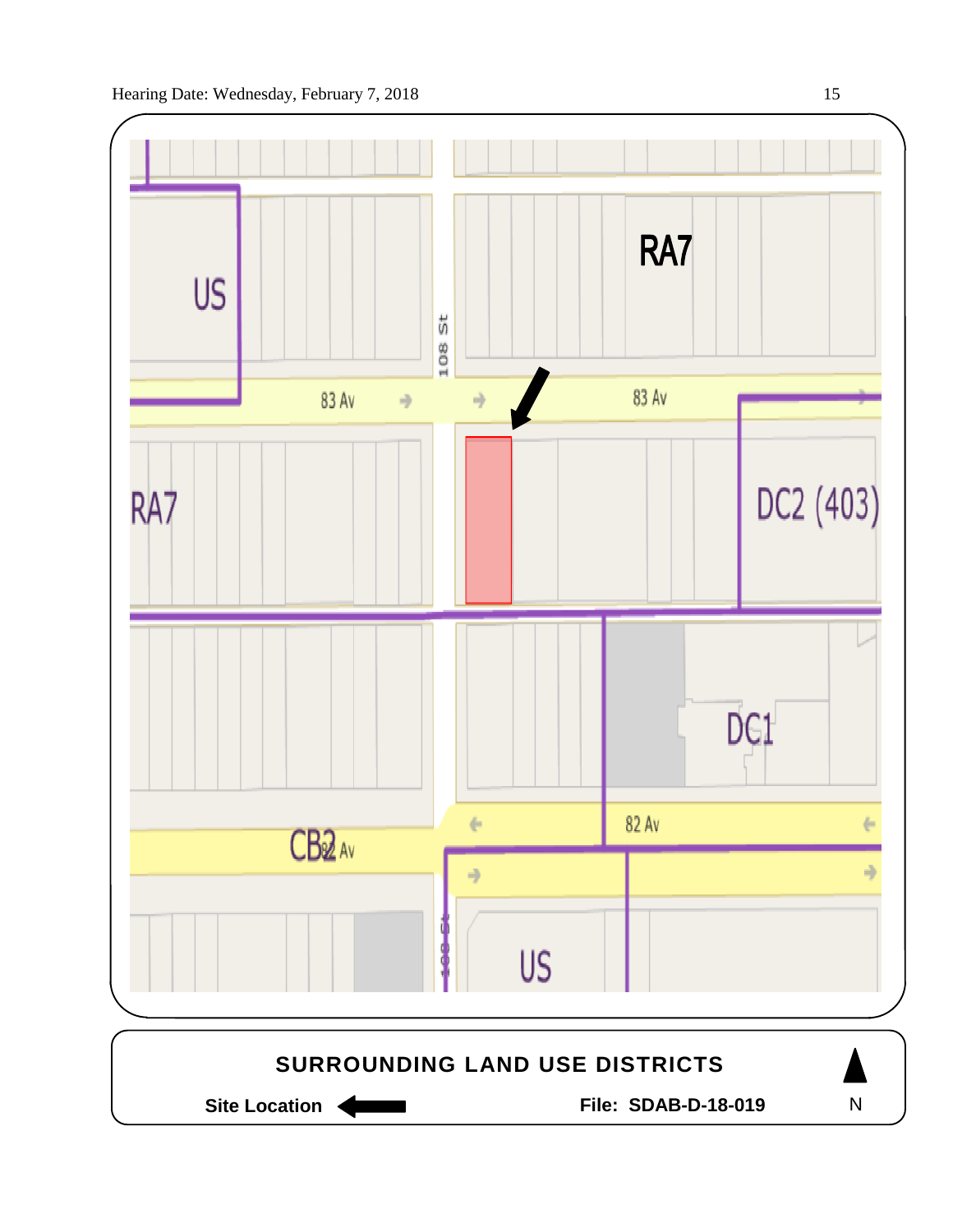| <b>ITEM II: 10:30 A.M.</b> |                                                        | FILE: SDAB-D-18-020                                                                                                                                                                                     |
|----------------------------|--------------------------------------------------------|---------------------------------------------------------------------------------------------------------------------------------------------------------------------------------------------------------|
|                            | AN APPEAL FROM THE DECISION OF THE DEVELOPMENT OFFICER |                                                                                                                                                                                                         |
|                            | <b>APPELLANT:</b>                                      |                                                                                                                                                                                                         |
|                            | <b>APPLICATION NO.:</b>                                | 239164375-003                                                                                                                                                                                           |
|                            | <b>APPLICATION TO:</b>                                 | Change the Use from General Retail<br>Stores to Child Care Services and to<br>construct interior and exterior alterations<br>(construct outdoor play space, amend<br>Landscaping) (maximum 62 children) |
|                            | <b>DECISION OF THE</b><br>DEVELOPMENT AUTHORITY:       | Refused                                                                                                                                                                                                 |
|                            | <b>DECISION DATE:</b>                                  | January 12, 2018                                                                                                                                                                                        |
|                            | <b>DATE OF APPEAL:</b>                                 | January 12, 2018                                                                                                                                                                                        |
|                            | MUNICIPAL DESCRIPTION<br>OF SUBJECT PROPERTY:          | 5010 - 162 Avenue NW                                                                                                                                                                                    |
|                            | <b>LEGAL DESCRIPTION:</b>                              | Plan 1523990 Unit 2, Condo Common<br>Area (Plan 1523990)                                                                                                                                                |
|                            | ZONE:                                                  | (CNC) Neighbourhood Convenience<br><b>Commercial Zone</b>                                                                                                                                               |
|                            | <b>OVERLAY:</b>                                        | N/A                                                                                                                                                                                                     |
|                            | STATUTORY PLAN(S):                                     | Hollick Kenyon Neighbourhood Structure<br>Plan<br>Pilot Sound Area Structure Plan                                                                                                                       |

# *Grounds for Appeal*

The Appellant provided the following reasons for appealing the decision of the Development Authority:

> The development office has error-ed in his decision and interpretation of the zoning bylaw.

> 1-the rapid drive through use does is not adjacent to the rapid drive through as it is located on the mail floor, while the proposed child care is on the second floor.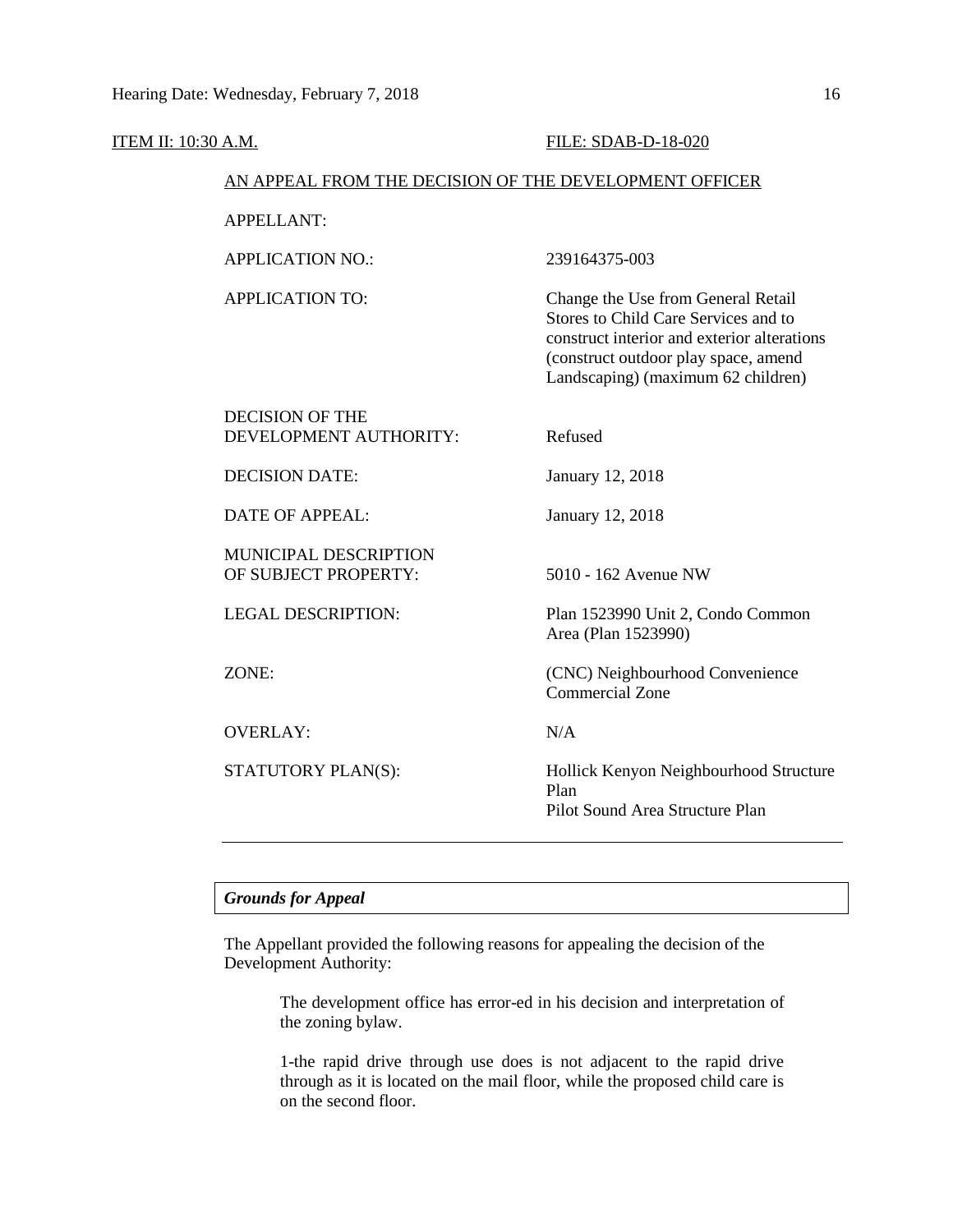The main entrance is located on the north portion of the property furthest away from the drive aisle, along with a sidewalk allowing any drop offs to be walked safely on the sidewalk to the main entrance with no impact or interference with drive isle. the Main floor of the child care building is surrounded by Steel barricades protecting both the main entrance and walk path

50m-the development officer has changed his calculation from application 239164375-001 which indicated the distance of 43.11 to now 38.9 not taking into account the vertical distance of the childcare or the walls in between the gas bar and the proposed child care

The development office is allocated 21 stalls to the car wash on site, without taking into account the 9 stalls located within the facility of the queing lane. Patrons which attend the car wash do not park out side and enter the facility but rather drive in. When removing the 21 stalls allocated to the car wash, the site is deficient 2 stalls. 5 drop off and pick up stalls are reserved during peak pick and drop off times. With loading and off loading reserved on 51 st, with an additional 10 stalls pick and drop can also be done off of 51 st. Pick up and drop off stalls are only utilized for short period of times on average less than 15mins

It is incorrectly to identify the play area as a service area, the Play area is not a service area. With fencing and given the actual separation between the play space and the residences to the west across 51 Street, the variance to the west Setback would not create a material adverse impact.

The proposed child care would service only the community Hollick Kenyon as per the CNC zonng.

For the above reasons we hope the board grants the appeal

## *General Matters*

## **Appeal Information:**

The *Municipal Government Act*, RSA 2000, c M-26 states the following:

## **Grounds for Appeal**

**685(1)** If a development authority

- (a) fails or refuses to issue a development permit to a person,
- (b) issues a development permit subject to conditions, or
- (c) issues an order under section 645,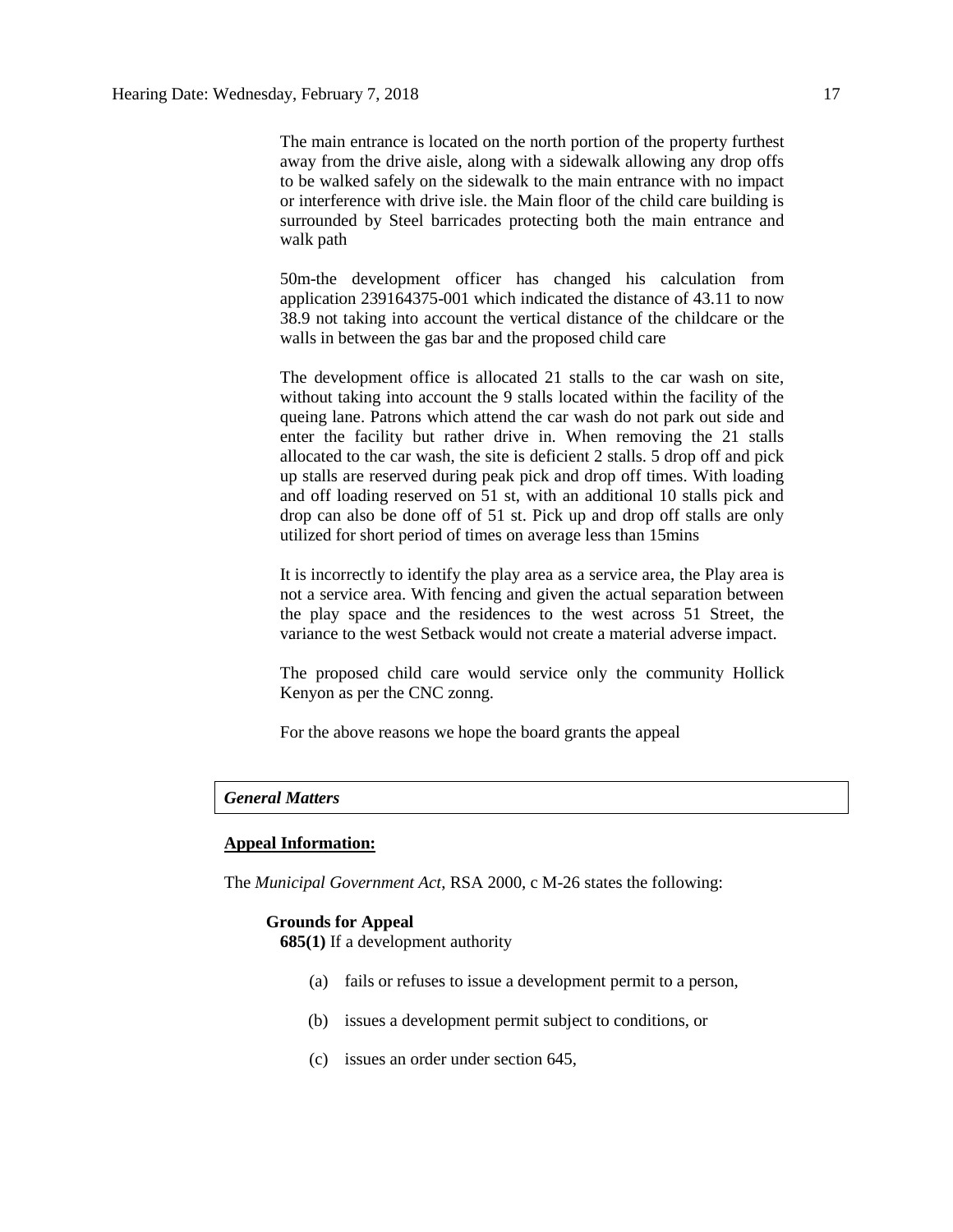the person applying for the permit or affected by the order under section 645 may appeal to the subdivision and development appeal board.

#### **Appeals**

**686(1)** A development appeal to a subdivision and development appeal board is commenced by filing a notice of the appeal, containing reasons, with the board,

- (a) in the case of an appeal made by a person referred to in section 685(1)
	- (i) with respect to an application for a development permit,
		- (A) within 21 days after the date on which the decision is made under section 642, […]

### **Hearing and Decision**

**687(3)** In determining an appeal, the subdivision and development appeal board

…

- (a.1) must comply with the land use policies;
- (a.2) subject to section 638, must comply with any applicable statutory plans;
- (a.3) subject to clause (d), must comply with any land use bylaw in effect;

…

- (c) may confirm, revoke or vary the order, decision or development permit or any condition attached to any of them or make or substitute an order, decision or permit of its own;
- (d) may make an order or decision or issue or confirm the issue of a development permit even though the proposed development does not comply with the land use bylaw if, in its opinion,
	- (i) the proposed development would not
		- (A) unduly interfere with the amenities of the neighbourhood, or
		- (B) materially interfere with or affect the use, enjoyment or value of neighbouring parcels of land,

and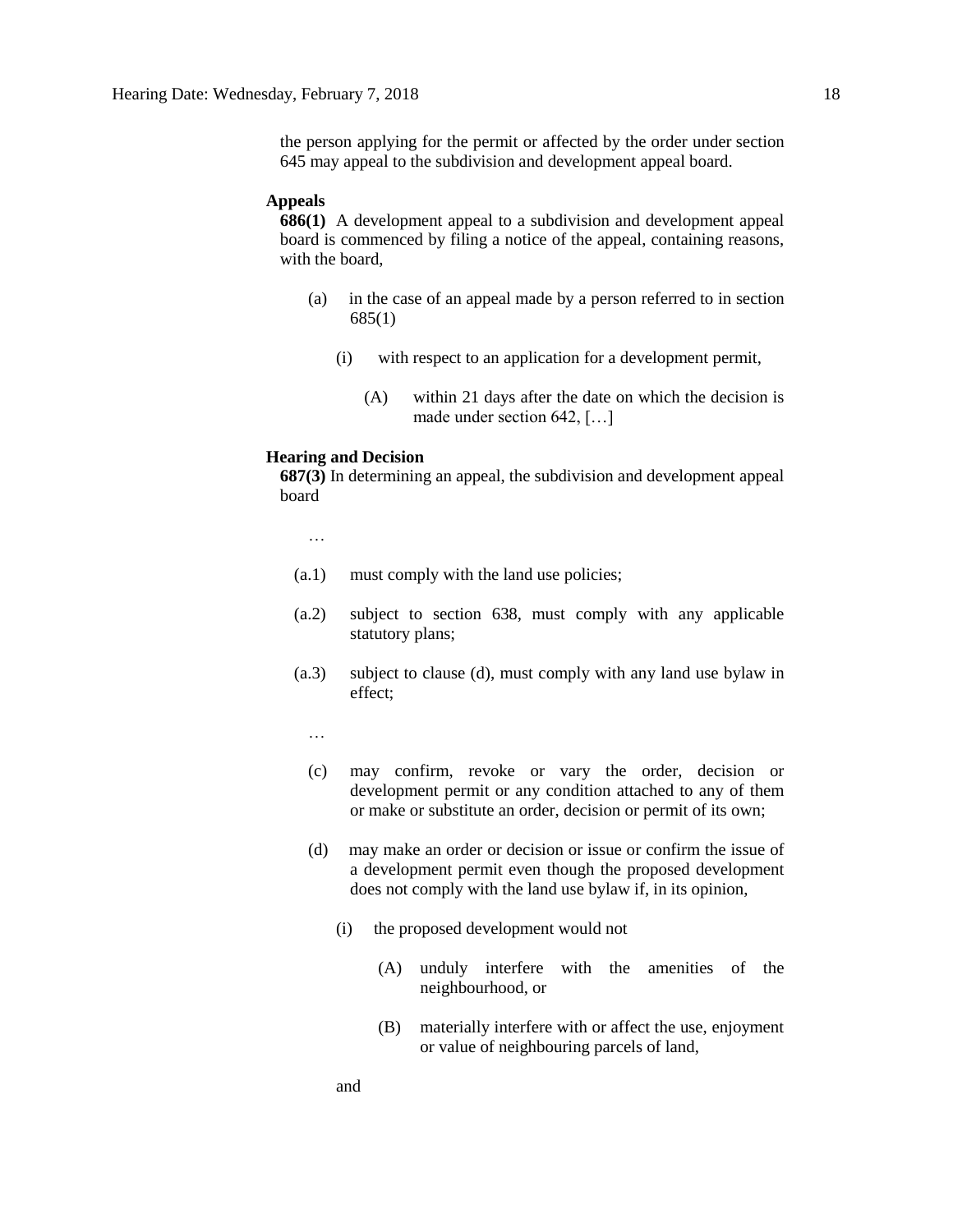(ii) the proposed development conforms with the use prescribed for that land or building in the land use bylaw.

### **General Provisions from the** *Edmonton Zoning Bylaw:*

Under section 310.3(4), **Child Care Services** is a **Discretionary Use** in the (CNC) Neighbourhood Convenience Commercial Zone.

Under section 7.8(2), **Child Care Services** means:

a development intended to provide care, educational activities and supervision for groups of seven or more children under 13 years of age during the day or evening, but does not generally include overnight accommodation. This Use typically includes daycare centres; out-ofschool care centres; preschools; and dayhomes/group family care providing child care to seven or more children within the care provider's residence.

Section 310.1 states that the **General Purpose** of the **(CNC) Neighbourhood Convenience Commercial Zone** is:

to provide for convenience commercial and personal service uses, which are intended to serve the day-to-day needs of residents within residential neighbourhoods.

## *Child Care Services Regulations*

#### **Location requirements**

Section  $80.2(a)(v)$  states:

No portion of a Child Care Services Use, including the building bay and on-Site outdoor play space, where provided, shall be located adjacent to a building bay with an approved development permit for the following Uses:

Rapid Drive-through Vehicle Services.

Section 80.2(c) states:

No portion of a Child Care Services Use, including the building, building bay and on-Site outdoor play space, where provided, shall be located within 50 m of a Major Service Station, a Minor Service Station or a Gas Bar. This distance shall be measured from the closest pump island, fill pipes, vent pipes, or service station or gas bar building, to the Child Care Services Use.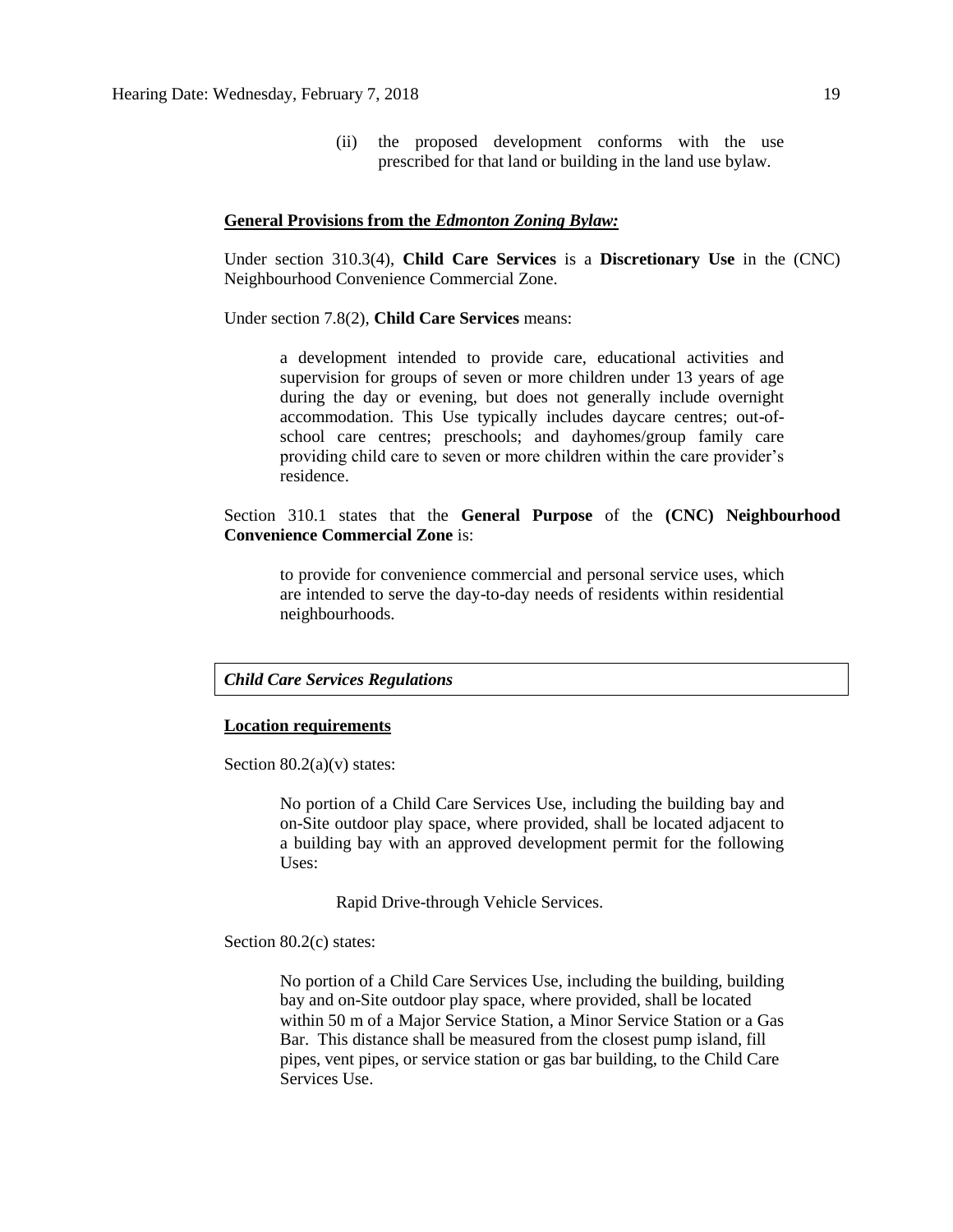Section 80.2(d) states:

Where Site conditions exist which may negatively impact the Child Care Services Use, including but not limited to trash collection areas, large parking lots, loading docks, rail lines, or arterial public roadways, the applicant shall design the building, entrances, playspaces, landscaping, and Fencing, or similar, to mitigate these conditions to the satisfaction of the Development Officer.

## **Development Officer's Determination:**

**1. No portion of a Child Care Services Use, including the building bay and on-Site outdoor play space, where provided, shall be located adjacent to a building bay with an approved development permit for Rapid Drive-through Vehicle Services. (Reference Section 80(2)(a)(v))**

**The Child Care Service is proposed directly abutting a Rapid Drivethrough Vehicle Services Use, contrary to Section 80(2)(a)(v).**

**2. No portion of a Child Care Services Use, including the building, building bay and on-Site outdoor play space, where provided, shall be located within 50 m of a Major Service Station, a Minor Service Station or a Gas Bar. This distance shall be measured from the closest pump island, fill pipes, vent pipes, or service station or gas bar building, to the Child Care Services Use. (Reference Section 80(2)(c))**

**The Child Care Service is proposed within 50m of the closest gas bar building, the Gas Bar is located on the same Site, contrary to Section 80(2)(c). Proposed:38.9m**

**Deficient by: 11.1m**

**3. Where Site conditions exist which may negatively impact the Child Care Services Use, including but not limited to trash collection areas, large parking lots, loading docks, rail lines, or arterial public roadways, the applicant shall design the building, entrances, playspaces, landscaping, and Fencing, or similar, to mitigate these conditions to the satisfaction of the Development Officer. (Reference Section 80(2)(d))**

**In the opinion of the Development Officer, the location of the existing Rapid Drive-through Service with 9 service bays. and the queuing aisle directly adjacent to the Child Care Service, would compound and create a dangerous and negative impact on the Child Care Service, contrary to Section 80(20)(d).** 

[unedited]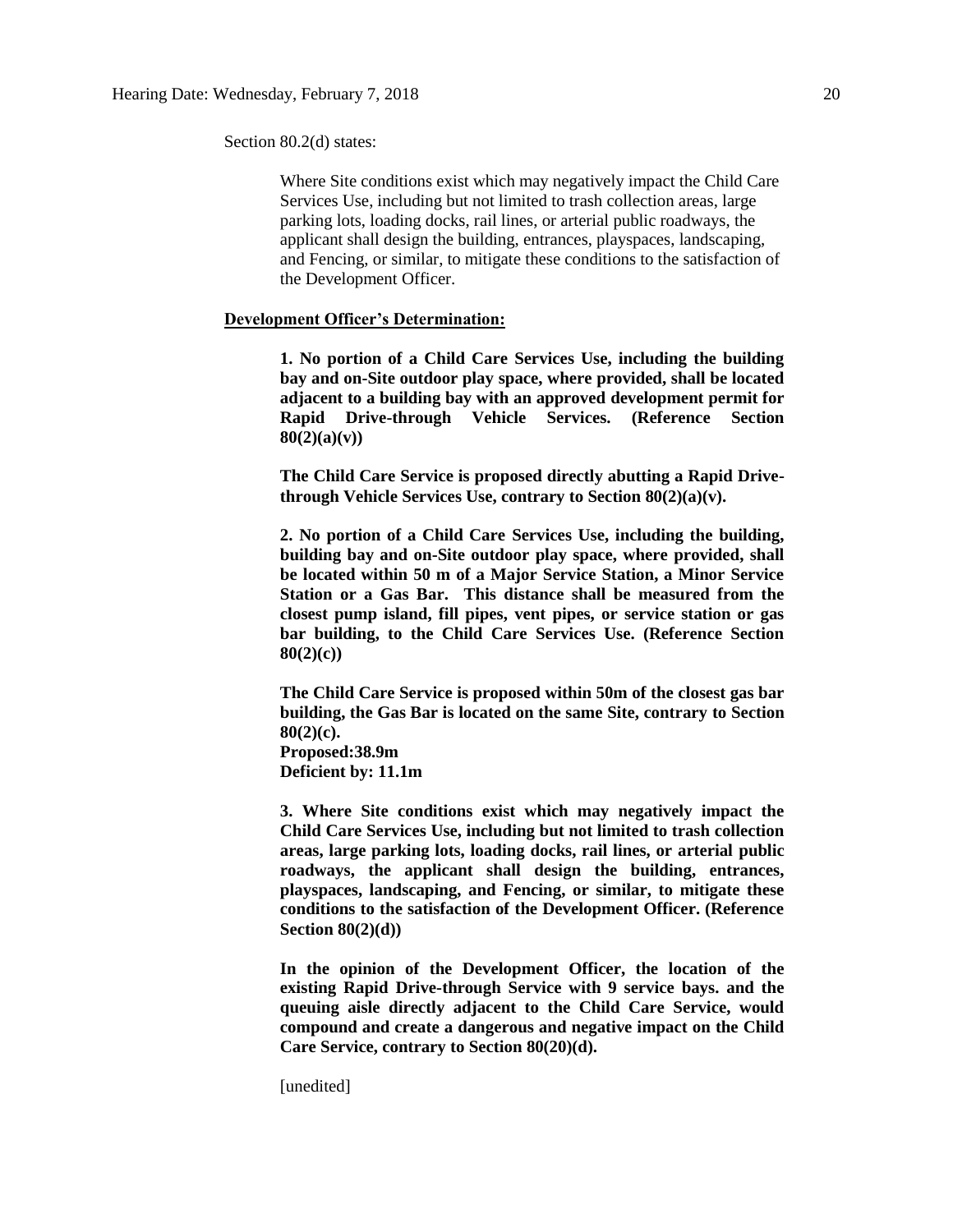## *Parking Requirements*

Section 54.1(1)(b)(ii) provides the following with respect to *Off-street Parking and Loading Regulations*:

- 1. Applicability and Exceptions
	- b. …the regulations contained within this Section shall not apply to buildings or Uses existing at the time of the adoption of this Bylaw, except that:
		- ii. where any building or Use undergoes a change of Use, intensity of Use or capacity and the change results in an increase in the parking requirements, the off-street parking, including parking for the disabled and visitors, shall be increased to equal or exceed the off-street parking requirements resulting from application of the provisions of this Bylaw to the entire building, structure or Use as modified in use; […].

Section  $54.1(2)(h)$  states:

In the case of the multiple Use of a Site, the Development Officer shall calculate the vehicular parking, Bicycle Parking and total off-street loading requirement for each individual Use and the total shall be deemed to be the required vehicular parking, Bicycle Parking or offstreet loading for the Site, unless the applicant can demonstrate that there is complementary use of the parking or loading facilities which would warrant a reduction in the requirements. Where such reduction is made, this shall be considered a variance and the Development Officer shall state the reduction and the reasons for it on the Development Permit.

Section 54.2, Schedule  $1(A)(32)$  states:

| Community,<br>Educational,<br><b>Recreational</b><br>and Cultural<br>Service Use<br><b>Classes</b> | <b>Minimum Number of Parking Spaces</b><br>or Garage Spaces Required                                                                                                                                                  |
|----------------------------------------------------------------------------------------------------|-----------------------------------------------------------------------------------------------------------------------------------------------------------------------------------------------------------------------|
| Child<br>Care<br><b>Services</b>                                                                   | Passenger pick-up/drop-off spaces shall<br>a)<br>be<br>provided at the rate of 2 pick-up/drop-off spaces for<br>the first 10 children, plus 1 additional pick-up/drop-<br>off space for every 10 additional children. |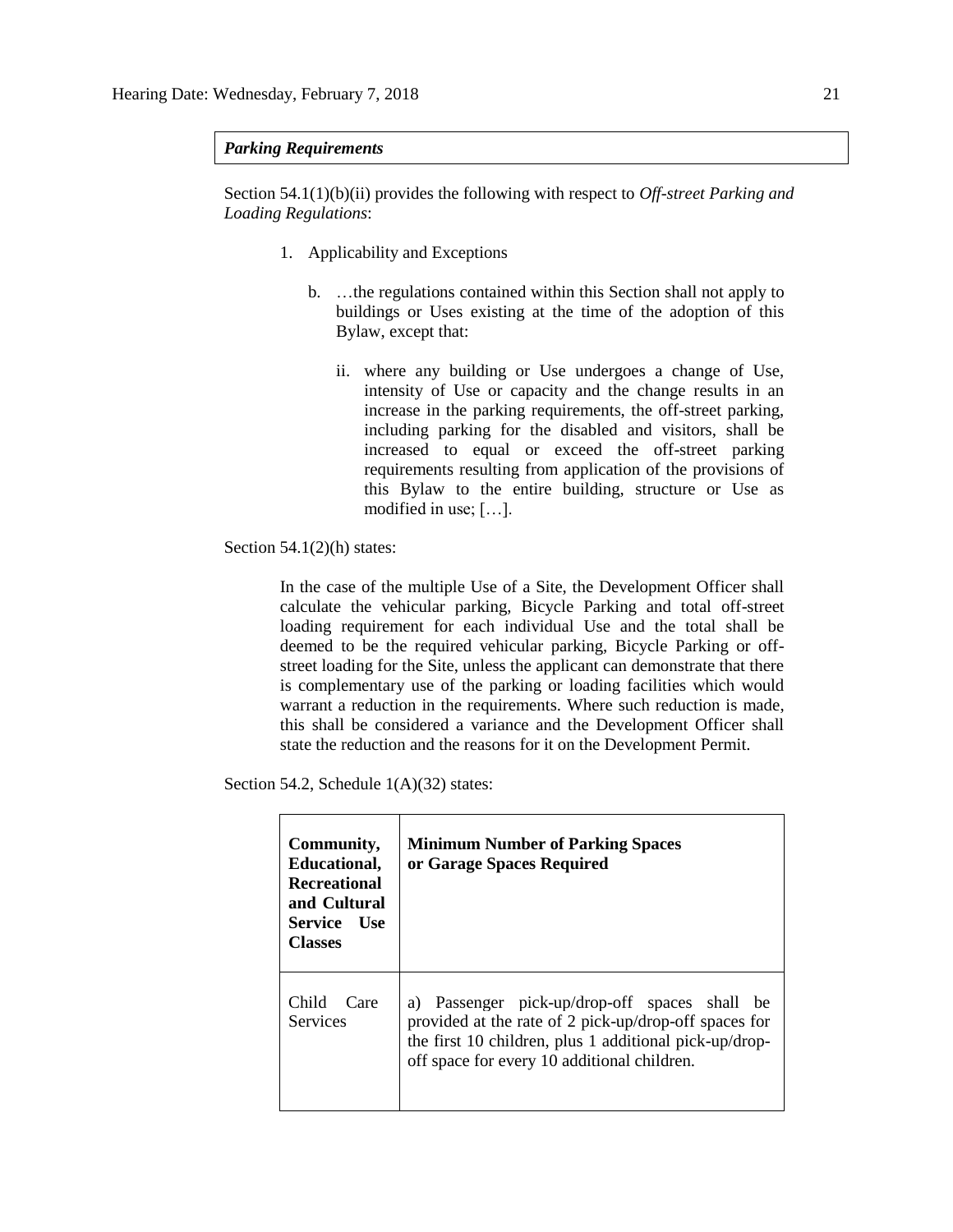Τ

| i) Passenger pick-up/drop-off spaces shall be<br>designated with signs to reserve the parking<br>spaces for Child Care Service pick-up/drop-off,<br>to the satisfaction of the Development Officer.                                                                                                                                                                                                                                                                                                                 |
|---------------------------------------------------------------------------------------------------------------------------------------------------------------------------------------------------------------------------------------------------------------------------------------------------------------------------------------------------------------------------------------------------------------------------------------------------------------------------------------------------------------------|
| ii) Passenger pick-up/drop-off spaces shall be<br>located as close as possible to the main entrance<br>used by the Child Care Service, and shall not be<br>located further than 100 m from the main<br>entrance used by the Child Care Service. The<br>distance between the farthest parking space in the<br>pickup/drop-off area and the main entrance of the<br>Child Care Service shall be measured along the<br>shortest publically accessible pedestrian route.                                                |
| iii) An on-street loading zone shall satisfy a<br>portion of the passenger pick-up/drop-off parking<br>space requirement without a variance if the<br>Development Officer, after consultation with<br>Transportation Operations, is satisfied with the<br>proposal.                                                                                                                                                                                                                                                 |
| b) employee parking shall be provided at the rate of:                                                                                                                                                                                                                                                                                                                                                                                                                                                               |
| 1 parking space per 100.0 m2 of Floor Area;<br>i)<br><sub>or</sub>                                                                                                                                                                                                                                                                                                                                                                                                                                                  |
| ii) 1 parking space per 360.0 m2 of Floor Area<br>where the Child Care Service is proposed within<br>400 m of an LRT Station, Transit Centre, Transit<br>Avenue, or all Lots within the boundaries of the<br>Oliver Area Redevelopment Plan, as adopted by<br>Bylaw 11618, as amended, or all Lots within the<br>of<br>the Strathcona<br>boundaries<br>Area<br>Redevelopment Plan, as adopted by Bylaw<br>11890, as amended; or                                                                                     |
| iii) Where the Child Care Service is for a<br>dayhome/group family care providing care to 7 or<br>more children within the residence of the child<br>care provider, 1 parking space for each non-<br>resident employee, in addition to the parking<br>required for the primary Dwelling. Where a Front<br>Yard Driveway provides access to a parking<br>space that is not within the Front Yard, the<br>Development Officer may consider this Driveway<br>as the provision of a parking space that is in<br>tandem. |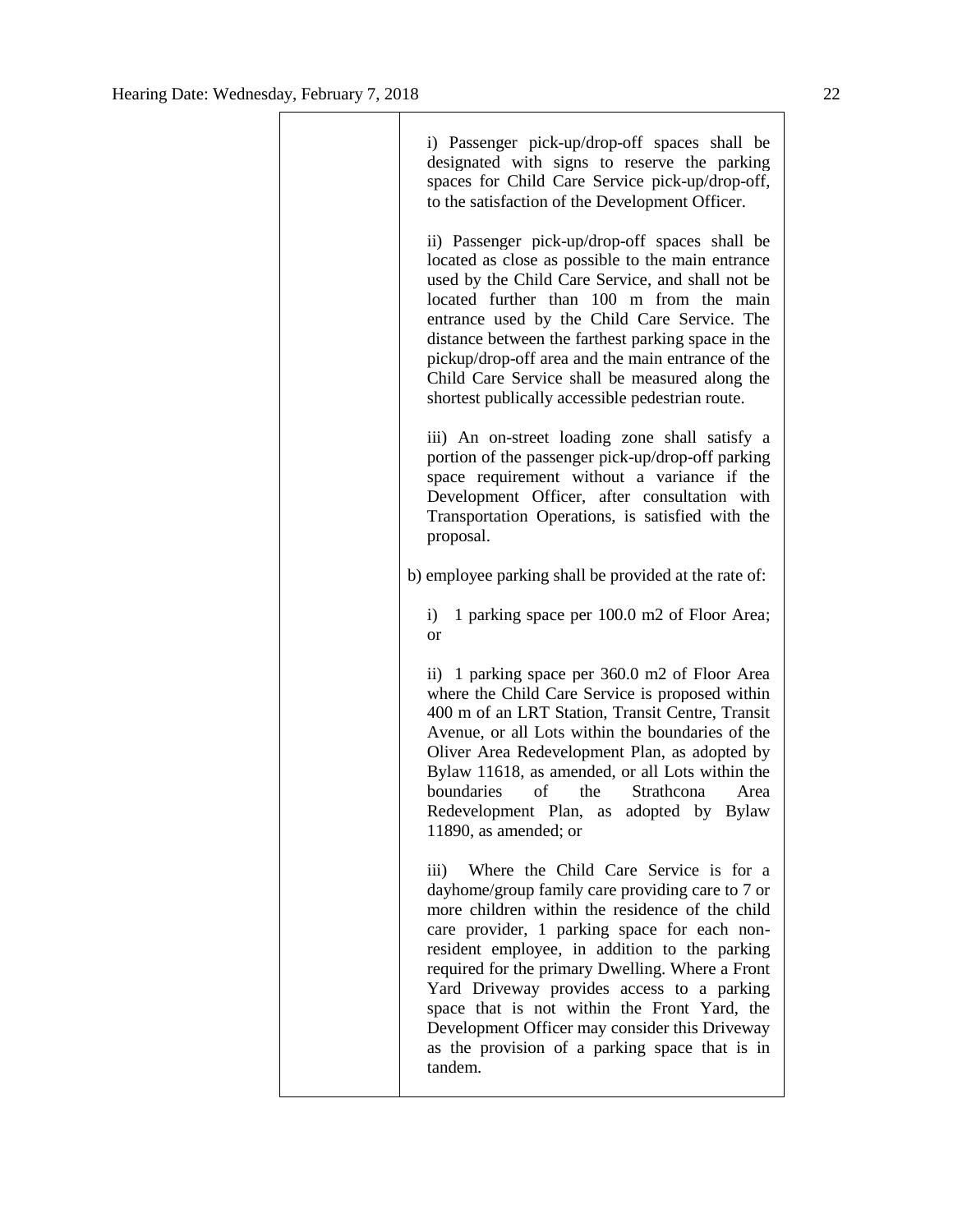### **Development Officer's Determination:**

**4. On site parking shall comply with Section 54.2, Schedule 1 of the Zoning Bylaw.** 

**Required: 58 spaces Proposed: 32 spaces + 3 pick-up / drop-off on the street Deficient by: 23 spaces**

**Note: Transportation Operations has indicated that a maximum of 3 pick-up / drop-off spaces within an on-street loading zone will be acceptable in accordance with Section 54.2 Schedule1(A)(32)(a)(iii).**

[unedited]

## *Setback*

Section 310.4(5) states "A minimum Setback of 4.5 m shall be required where a Site abuts a public roadway, other than a Lane."

Section 310.4(6) states "A minimum Setback of 3.0 m shall be required where the Rear or Side Lot Line of the Site abuts the lot line of a Site in a Residential Zone."

Section 310.4(7) states:

No parking, loading, storage, trash collection, outdoor service or display area shall be permitted within a Setback. Loading, storage and trash collection areas shall be located to the rear or sides of the principal building and shall be screened from view from any adjacent Sites, public roadways or a LRT line in accordance with the provisions of Section 55.5 of this Bylaw. If the rear or sides of a Site are used for parking, an outdoor service display area or both, and abut a Residential Zone or a Lane serving a Residential Zone, such areas shall be screened in accordance with the provisions of subsection 55.4 of this Bylaw.

Under section 6.1(97), **Setback** means "the distance that a development or a specified portion of it, must be set back from a property line. A Setback is not a Yard, Amenity Space, or Separation Space."

## **Development Officer's Determination:**

**5. No outdoor service area shall be permitted within a Setback. (Reference Section 310.4(7))**

**The proposed outdoor playspace (an outdoor service area) is located within two required setbacks, contrary to Section 310.4(7).** 

[unedited]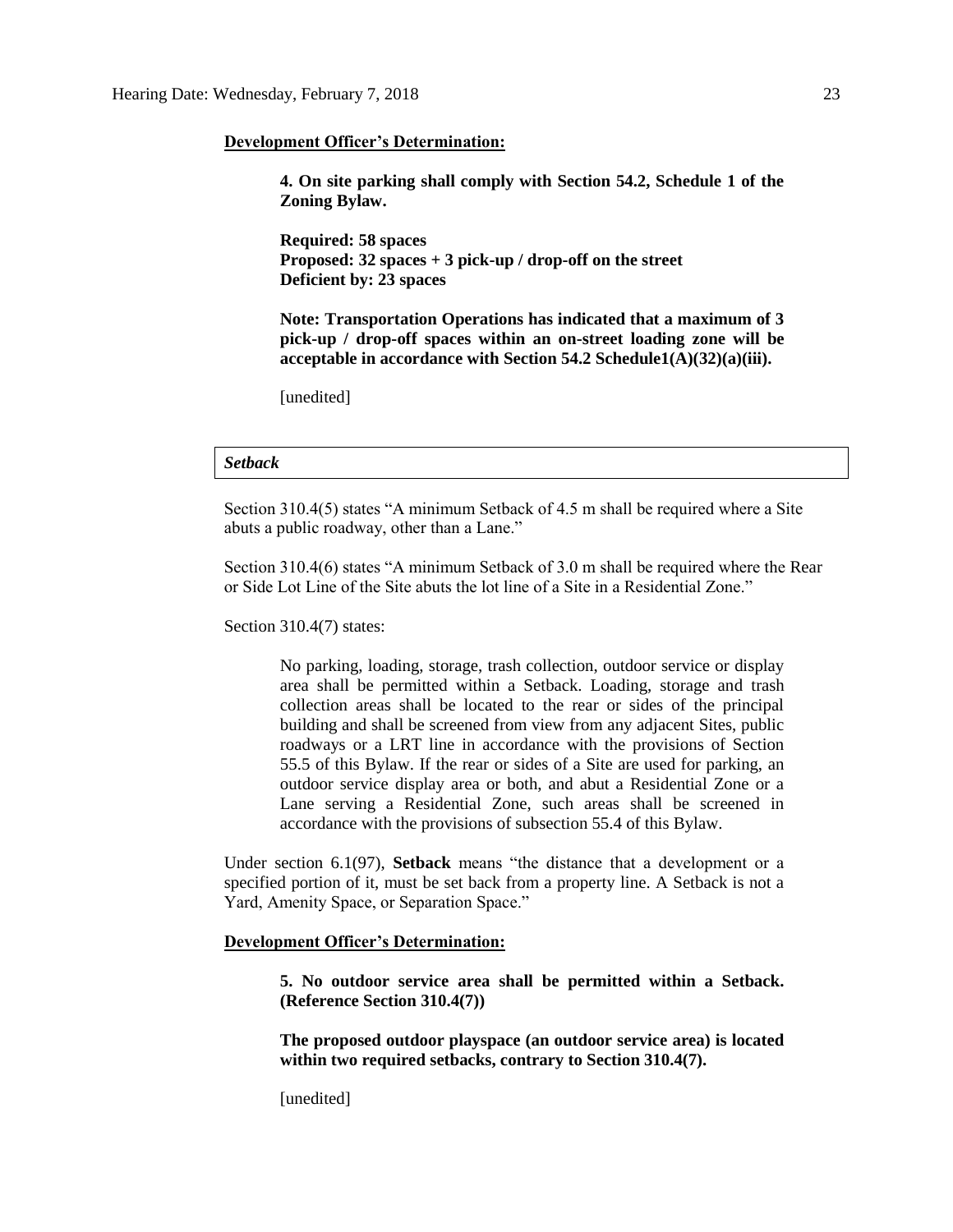## *Landscaping*

Section 310.4(9) states:

Where Uses, that may in the opinion of the Development Officer, create negative impacts such as noise, light or odours which may be noticeable on adjacent properties, and where the Site containing such Uses is directly adjacent to Sites used or zoned for residential activities, the Development Officer may, at the Development Officer's discretion, require that these potential impacts be minimized or negated. This may be achieved through a variety of measures including: Landscaping; berming or screening, which may exceed the requirements of Section 55 of this Bylaw; noise attenuation measures such as structural soundproofing; downward direction of all exterior lighting on to the proposed development; and any other measures as the Development Officer may deem appropriate.

## **Development Officer's Determination:**

**6. Where Uses create negative impacts such as noise, light or odours which may be noticeable on adjacent properties, and where the Site containing such Uses is directly adjacent to Sites used or zoned for residential activities. (Reference Section 310.4.9)**

**Play Space is within a required Setback, facing residential, in the Development Officers Opinion this will cause substantial noise impacts, contrary to Section 310.4.9**

**Advisements:**

**A. The proposed outdoor playspace includes required Landscaping as per Development Permit #187003360-001. Any development on the site must comply with the approved Landscaping Plan.**

**B. The trees and shrubs on the North of the Site are likely to conflict with the proposed sidewalk though canopy encroachments and root systems damaging the sidewalk.** 

**C. The Outdoor Play Space is proposed within a Utility Road RIghtof-Way. Obtaining a Development Permit does not relieve the Land Owner from responsibility for complying with the conditions of any caveat, covenant, easement, or other instrument affecting a building or land.**

[unedited]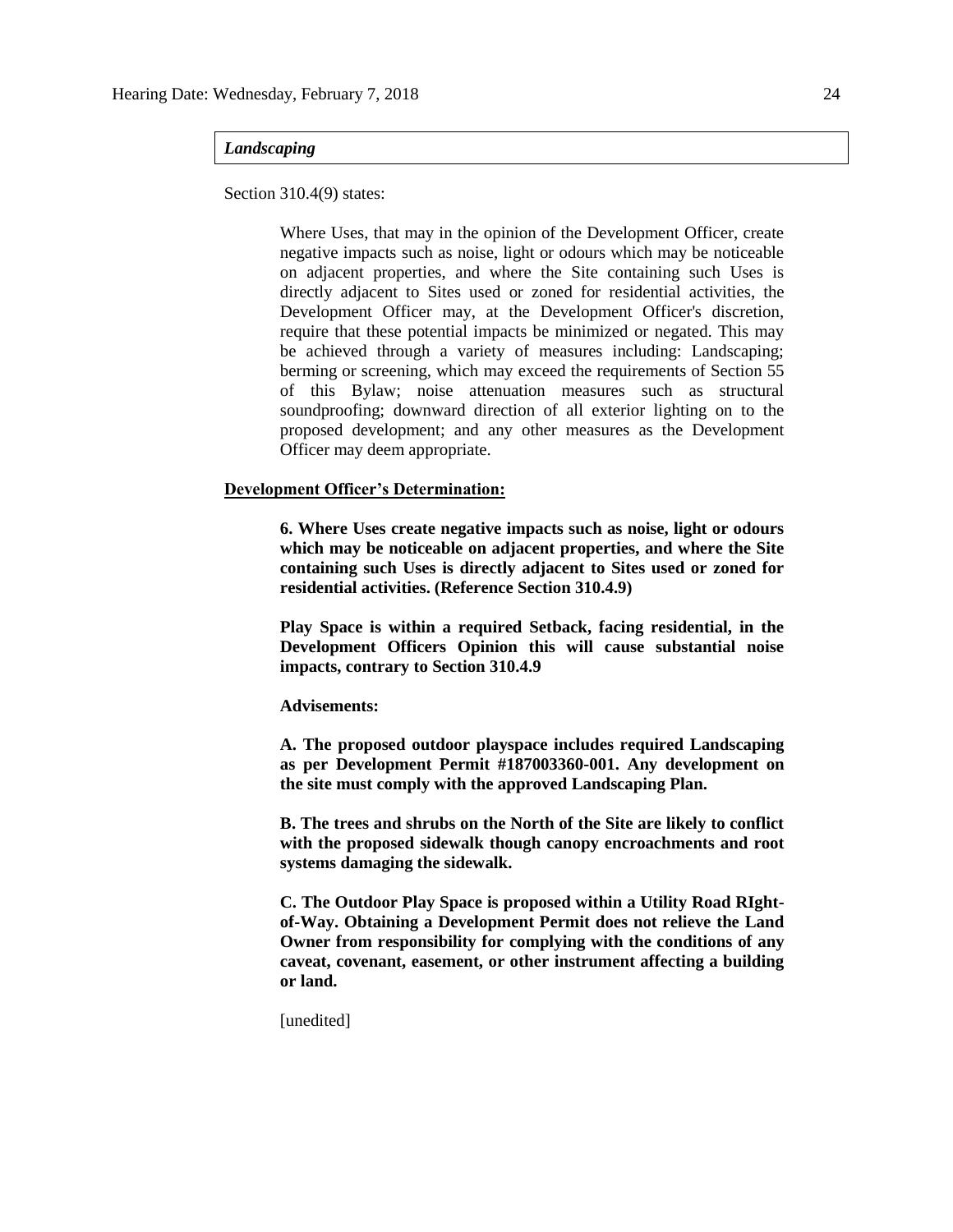| <b>Previous Subdivision and Development Appeal Board Decision</b> |                                                                                                                                                               |                                                                                                                                                                   |  |  |  |  |  |  |
|-------------------------------------------------------------------|---------------------------------------------------------------------------------------------------------------------------------------------------------------|-------------------------------------------------------------------------------------------------------------------------------------------------------------------|--|--|--|--|--|--|
| <b>Application Number</b>                                         | <b>Description</b>                                                                                                                                            | <b>Decision</b>                                                                                                                                                   |  |  |  |  |  |  |
| $SDAB-D-17-044$                                                   | To change the Use from<br><b>General Retail Stores to</b><br>Child Care Services and to<br>construct interior and<br>exterior alterations (110)<br>children). | March 16, 2017; The appeal<br>is <b>DENIED</b> and the decision<br>of the Development<br>Authority is <b>CONFIRMED</b> .<br>The Development is<br><b>REFUSED.</b> |  |  |  |  |  |  |

# Notice to Applicant/Appellant

Provincial legislation requires that the Subdivision and Development Appeal Board issue its official decision in writing within fifteen days of the conclusion of the hearing. Bylaw No. 11136 requires that a verbal announcement of the Board's decision shall be made at the conclusion of the hearing of an appeal, but the verbal decision is not final nor binding on the Board until the decision has been given in writing in accordance with the *Municipal Government Act*.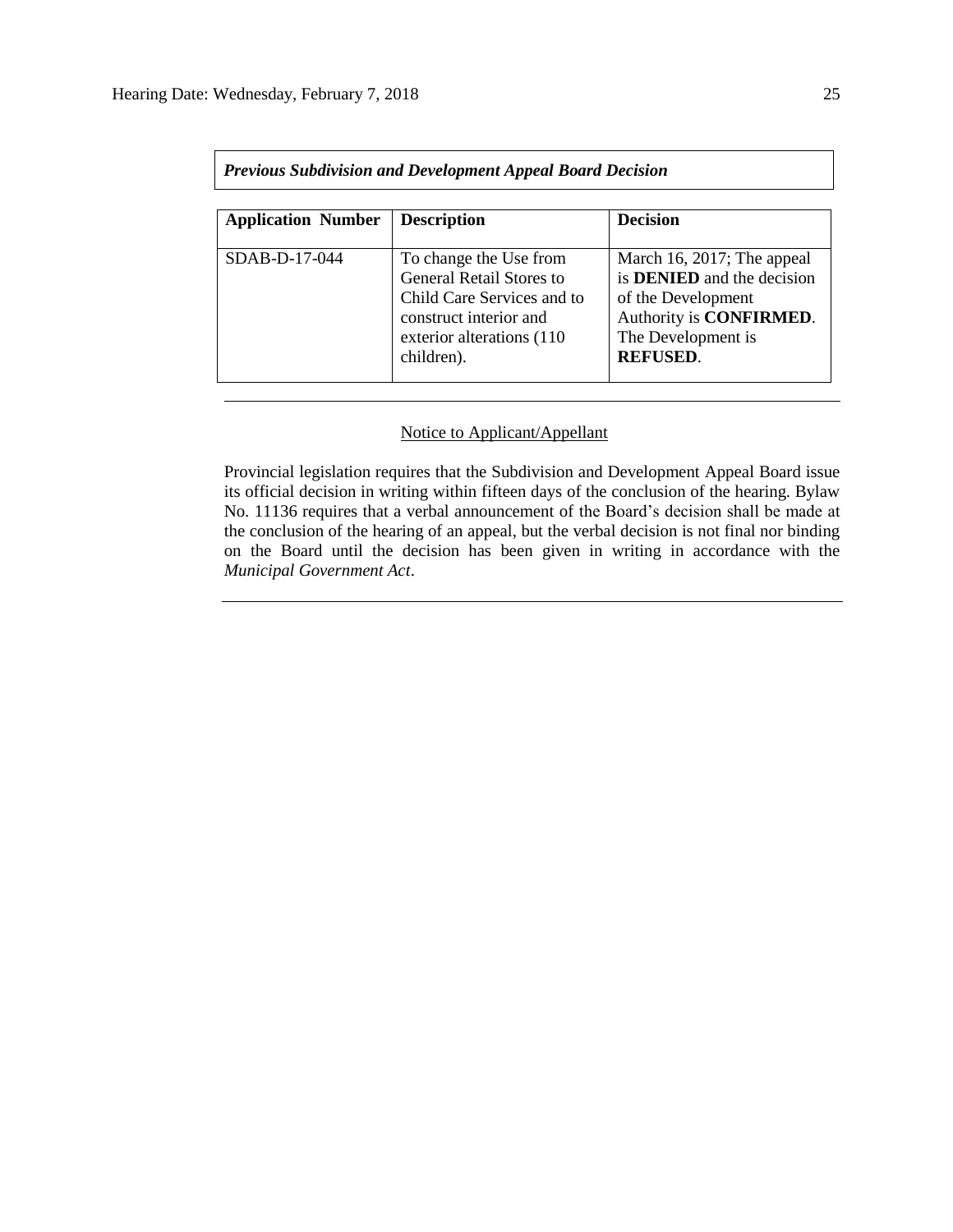| <b>mónfon</b>                                                                                   | Project Number: 239164375-003<br><b>Application Date:</b><br>OCT 23, 2017<br>Printed:<br>January 12, 2018 at 8:51 AM<br>1 of 3    |  |  |  |  |  |  |  |
|-------------------------------------------------------------------------------------------------|-----------------------------------------------------------------------------------------------------------------------------------|--|--|--|--|--|--|--|
|                                                                                                 | Page:<br><b>Application for</b>                                                                                                   |  |  |  |  |  |  |  |
| <b>Major Development Permit</b>                                                                 |                                                                                                                                   |  |  |  |  |  |  |  |
| This document is a Development Permit Decision for the development application described below. |                                                                                                                                   |  |  |  |  |  |  |  |
|                                                                                                 |                                                                                                                                   |  |  |  |  |  |  |  |
| Applicant                                                                                       | Property Address(es) and Legal Description(s)<br>5010 - 162 AVENUE NW                                                             |  |  |  |  |  |  |  |
|                                                                                                 | Plan 1523990 Unit 2                                                                                                               |  |  |  |  |  |  |  |
|                                                                                                 | 5004C - 162 AVENUE NW                                                                                                             |  |  |  |  |  |  |  |
|                                                                                                 | Condo Common Area (Plan 1523990)                                                                                                  |  |  |  |  |  |  |  |
|                                                                                                 | <b>Specific Address(es)</b>                                                                                                       |  |  |  |  |  |  |  |
|                                                                                                 | Suite:<br>201, 5008 - 162 AVENUE NW                                                                                               |  |  |  |  |  |  |  |
|                                                                                                 | Entryway: 5008 - 162 AVENUE NW                                                                                                    |  |  |  |  |  |  |  |
|                                                                                                 | Building: 5006 - 162 AVENUE NW                                                                                                    |  |  |  |  |  |  |  |
| <b>Scope of Application</b><br>outdoor playspace, amend Landscaping) (Max. 62 children).        | To change the Use from General Retail Stores to Child Care Services and to construct interior and exterior alterations (construct |  |  |  |  |  |  |  |
| <b>Permit Details</b>                                                                           |                                                                                                                                   |  |  |  |  |  |  |  |
| Class of Permit: Class B                                                                        | <b>Contact Person:</b>                                                                                                            |  |  |  |  |  |  |  |
| Gross Floor Area (sq.m.): 238                                                                   | Lot Grading Needed?: N                                                                                                            |  |  |  |  |  |  |  |
| New Sewer Service Required: N                                                                   | NumberOfMainFloorDwellings:                                                                                                       |  |  |  |  |  |  |  |
| Site Area (sq. m.): 3192.69                                                                     | Stat. Plan Overlay/Annex Area: (none)                                                                                             |  |  |  |  |  |  |  |
| I/We certify that the above noted details are correct.                                          |                                                                                                                                   |  |  |  |  |  |  |  |
| Applicant signature:                                                                            |                                                                                                                                   |  |  |  |  |  |  |  |
| <b>Development Application Decision</b><br>Refused                                              |                                                                                                                                   |  |  |  |  |  |  |  |
|                                                                                                 | THIS IS NOT A PERMIT                                                                                                              |  |  |  |  |  |  |  |
|                                                                                                 |                                                                                                                                   |  |  |  |  |  |  |  |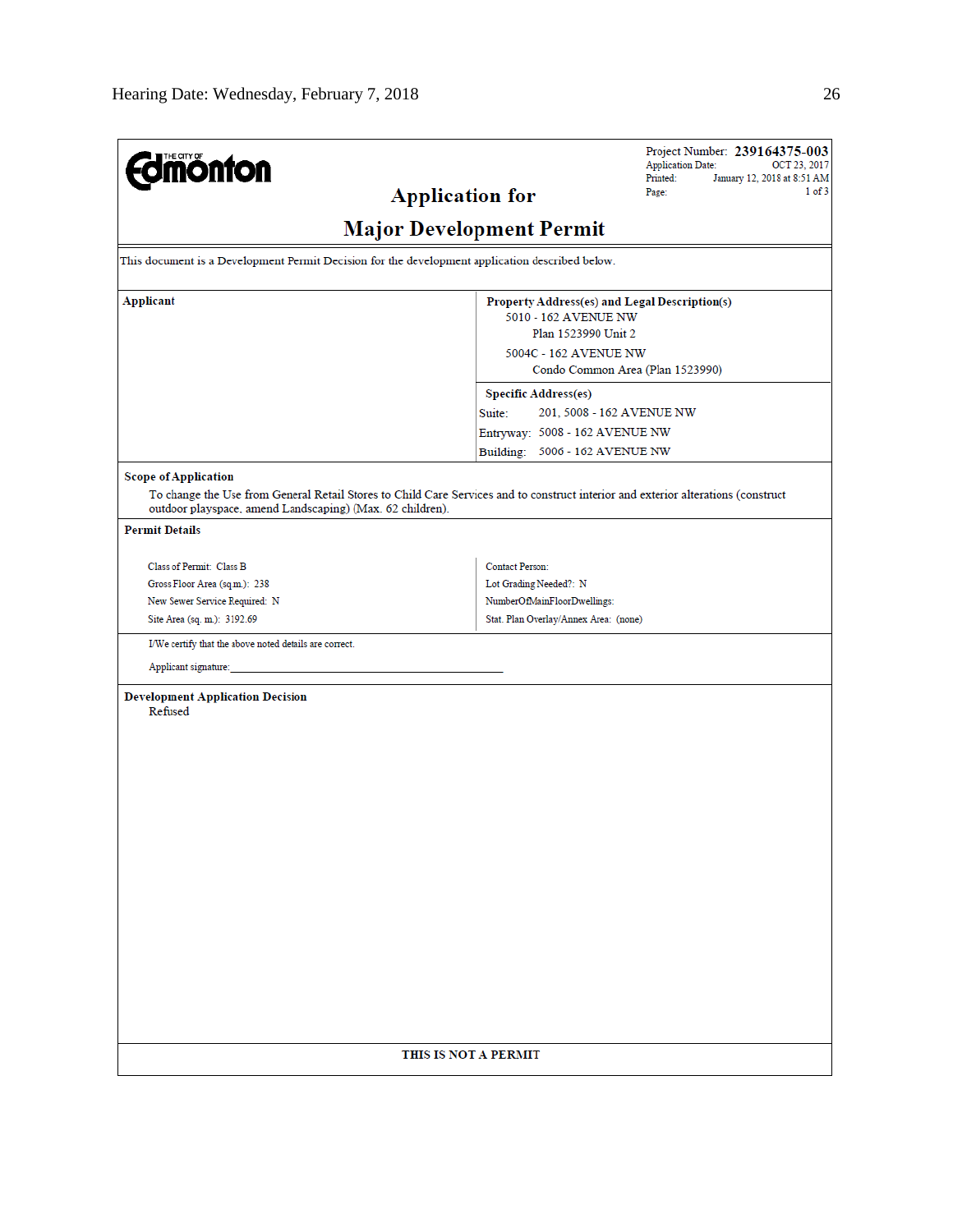| <b>ionton</b><br><b>Application for</b>                                                                                                                                                                                                                                                                                                                                                                                                           | Project Number: 239164375-003<br><b>Application Date:</b><br>OCT 23, 2017<br>Printed:<br>January 12, 2018 at 8:51 AM<br>$2$ of $3$<br>Page: |  |  |  |  |
|---------------------------------------------------------------------------------------------------------------------------------------------------------------------------------------------------------------------------------------------------------------------------------------------------------------------------------------------------------------------------------------------------------------------------------------------------|---------------------------------------------------------------------------------------------------------------------------------------------|--|--|--|--|
| <b>Major Development Permit</b>                                                                                                                                                                                                                                                                                                                                                                                                                   |                                                                                                                                             |  |  |  |  |
| <b>Reason for Refusal</b><br>1. No portion of a Child Care Services Use, including the building bay and on-Site outdoor play space, where provided, shall be<br>located adjacent to a building bay with an approved development permit for Rapid Drive-through Vehicle Services. (Reference<br>Section $80(2)(a)(v)$                                                                                                                              |                                                                                                                                             |  |  |  |  |
| The Child Care Service is proposed directly abutting a Rapid Drive-through Vehicle Services Use, contrary to Section $80(2)(a)(v)$ .                                                                                                                                                                                                                                                                                                              |                                                                                                                                             |  |  |  |  |
| 2. No portion of a Child Care Services Use, including the building, building bay and on-Site outdoor play space, where provided,<br>shall be located within 50 m of a Major Service Station, a Minor Service Station or a Gas Bar. This distance shall be measured<br>from the closest pump island, fill pipes, vent pipes, or service station or gas bar building, to the Child Care Services Use.<br>(Reference Section 80(2)(c))               |                                                                                                                                             |  |  |  |  |
| The Child Care Service is proposed within 50m of the closest gas bar building, the Gas Bar is located on the same Site, contrary to<br>Section $80(2)(c)$ .<br>Proposed:38.9m<br>Deficient by: 11.1m                                                                                                                                                                                                                                              |                                                                                                                                             |  |  |  |  |
| 3. Where Site conditions exist which may negatively impact the Child Care Services Use, including but not limited to trash<br>collection areas, large parking lots, loading docks, rail lines, or arterial public roadways, the applicant shall design the building,<br>entrances, playspaces, landscaping, and Fencing, or similar, to mitigate these conditions to the satisfaction of the Development<br>Officer. (Reference Section 80(2)(d)) |                                                                                                                                             |  |  |  |  |
| In the opinion of the Development Officer, the location of the existing Rapid Drive-through Service with 9 service bays, and the<br>queuing aisle directly adjacent to the Child Care Service, would compound and create a dangerous and negative impact on the<br>Child Care Service, contrary to Section 80(20)(d).                                                                                                                             |                                                                                                                                             |  |  |  |  |
| 4. On site parking shall comply with Section 54.2, Schedule 1 of the Zoning Bylaw.                                                                                                                                                                                                                                                                                                                                                                |                                                                                                                                             |  |  |  |  |
| Required: 58 spaces<br>Proposed: 32 spaces $+$ 3 pick-up / drop-off on the street<br>Deficient by: 23 spaces                                                                                                                                                                                                                                                                                                                                      |                                                                                                                                             |  |  |  |  |
| Note: Transportation Operations has indicated that a maximum of 3 pick-up / drop-off spaces within an on-street loading zone will<br>be acceptable in accordance with Section 54.2 Schedule $1(A)(32)(a)(iii)$ .                                                                                                                                                                                                                                  |                                                                                                                                             |  |  |  |  |
| 5. No outdoor service area shall be permitted within a Setback. (Reference Section 310.4(7))                                                                                                                                                                                                                                                                                                                                                      |                                                                                                                                             |  |  |  |  |
| The proposed outdoor playspace (an outdoor service area) is located within two required setbacks, contrary to Section 310.4(7).                                                                                                                                                                                                                                                                                                                   |                                                                                                                                             |  |  |  |  |
| 6. Where Uses create negative impacts such as noise, light or odours which may be noticeable on adjacent properties, and where<br>the Site containing such Uses is directly adjacent to Sites used or zoned for residential activities. (Reference Section 310.4.9)                                                                                                                                                                               |                                                                                                                                             |  |  |  |  |
| Play Space is within a required Setback, facing residential, in the Development Officers Opinion this will cause substantial noise<br>impacts, contrary to Section 310.4.9                                                                                                                                                                                                                                                                        |                                                                                                                                             |  |  |  |  |
| Advisements:                                                                                                                                                                                                                                                                                                                                                                                                                                      |                                                                                                                                             |  |  |  |  |
| A. The proposed outdoor playspace includes required Landscaping as per Development Permit #187003360-001. Any<br>development on the site must comply with the approved Landscaping Plan.                                                                                                                                                                                                                                                          |                                                                                                                                             |  |  |  |  |
| B. The trees and shrubs on the North of the Site are likely to conflict with the proposed sidewalk though canopy encroachments<br>and root systems damaging the sidewalk.                                                                                                                                                                                                                                                                         |                                                                                                                                             |  |  |  |  |
| C. The Outdoor Play Space is proposed within a Utility Road RIght-of-Way. Obtaining a Development Permit does not relieve the<br>Land Owner from responsibility for complying with the conditions of any caveat, covenant, easement, or other instrument<br>ne un contrare                                                                                                                                                                        |                                                                                                                                             |  |  |  |  |
| THIS IS NOT A PERMIT                                                                                                                                                                                                                                                                                                                                                                                                                              |                                                                                                                                             |  |  |  |  |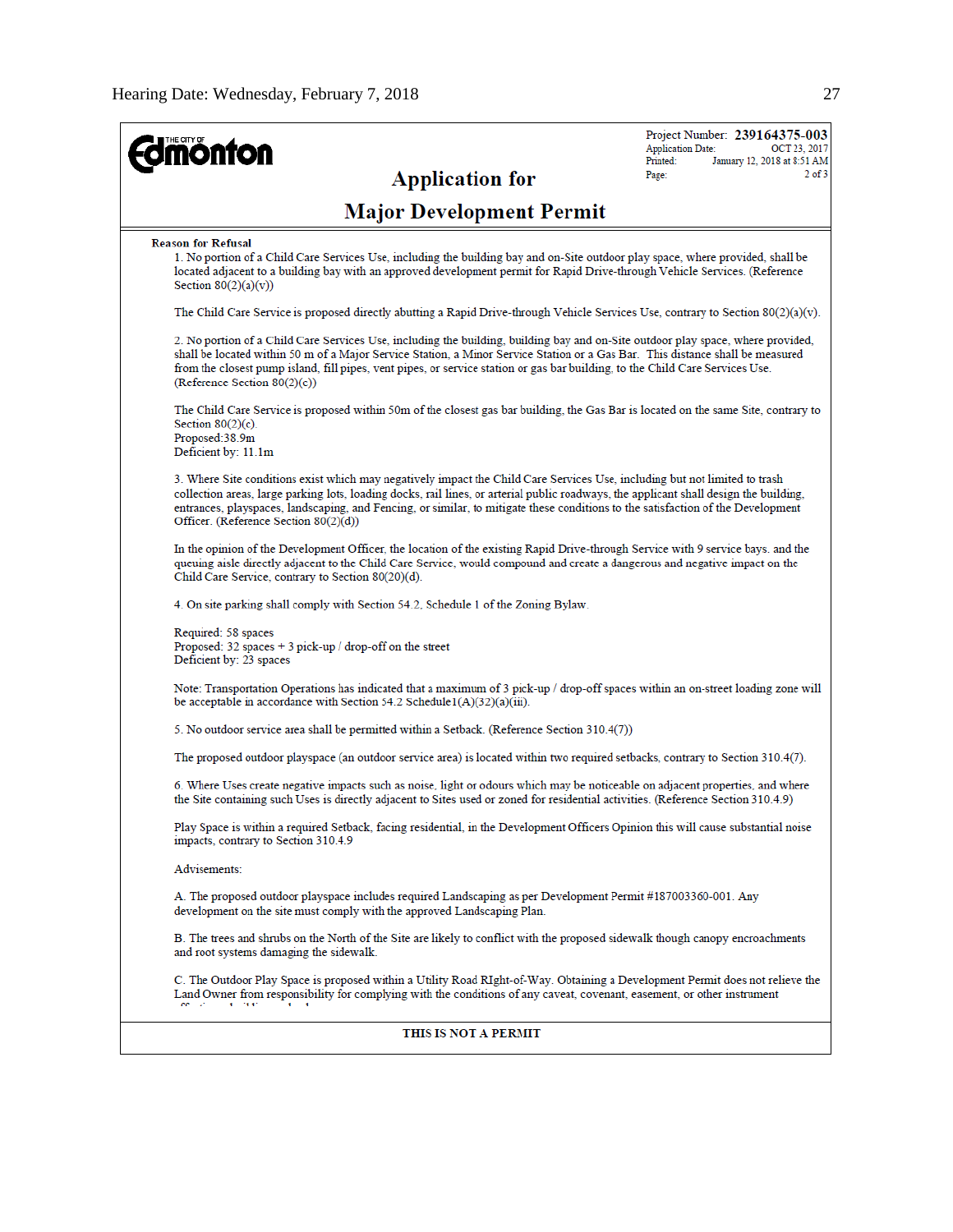| <b>dmönton</b>                |                                                                                |                                 |                      | Project Number: 239164375-003<br><b>Application Date:</b><br>OCT 23, 2017                                                        |
|-------------------------------|--------------------------------------------------------------------------------|---------------------------------|----------------------|----------------------------------------------------------------------------------------------------------------------------------|
|                               |                                                                                | <b>Application for</b>          |                      | Printed:<br>January 12, 2018 at 8:51 AM<br>$3$ of $3$<br>Page:                                                                   |
|                               |                                                                                |                                 |                      |                                                                                                                                  |
|                               |                                                                                | <b>Major Development Permit</b> |                      |                                                                                                                                  |
| attecting a building or land. |                                                                                |                                 |                      |                                                                                                                                  |
| <b>Rights of Appeal</b>       | Chapter 24, Section 683 through 689 of the Municipal Government Amendment Act. |                                 |                      | The Applicant has the right of appeal within 14 days of receiving notice of the Development Application Decision, as outlined in |
| Issue Date: Jan 12, 2018      | Development Authority: ADAMS, PAUL                                             |                                 |                      | Signature:                                                                                                                       |
| Fees                          |                                                                                |                                 |                      |                                                                                                                                  |
| Major Dev. Application Fee    | <b>Fee Amount</b><br>\$319.00                                                  | <b>Amount Paid</b><br>\$319.00  | Receipt#<br>04547271 | <b>Date Paid</b><br>Oct 23, 2017                                                                                                 |
| Total GST Amount:             | \$0.00                                                                         |                                 |                      |                                                                                                                                  |
| <b>Totals for Permit:</b>     | \$319.00                                                                       | \$319.00                        |                      |                                                                                                                                  |
|                               |                                                                                | THIS IS NOT A PERMIT            |                      |                                                                                                                                  |